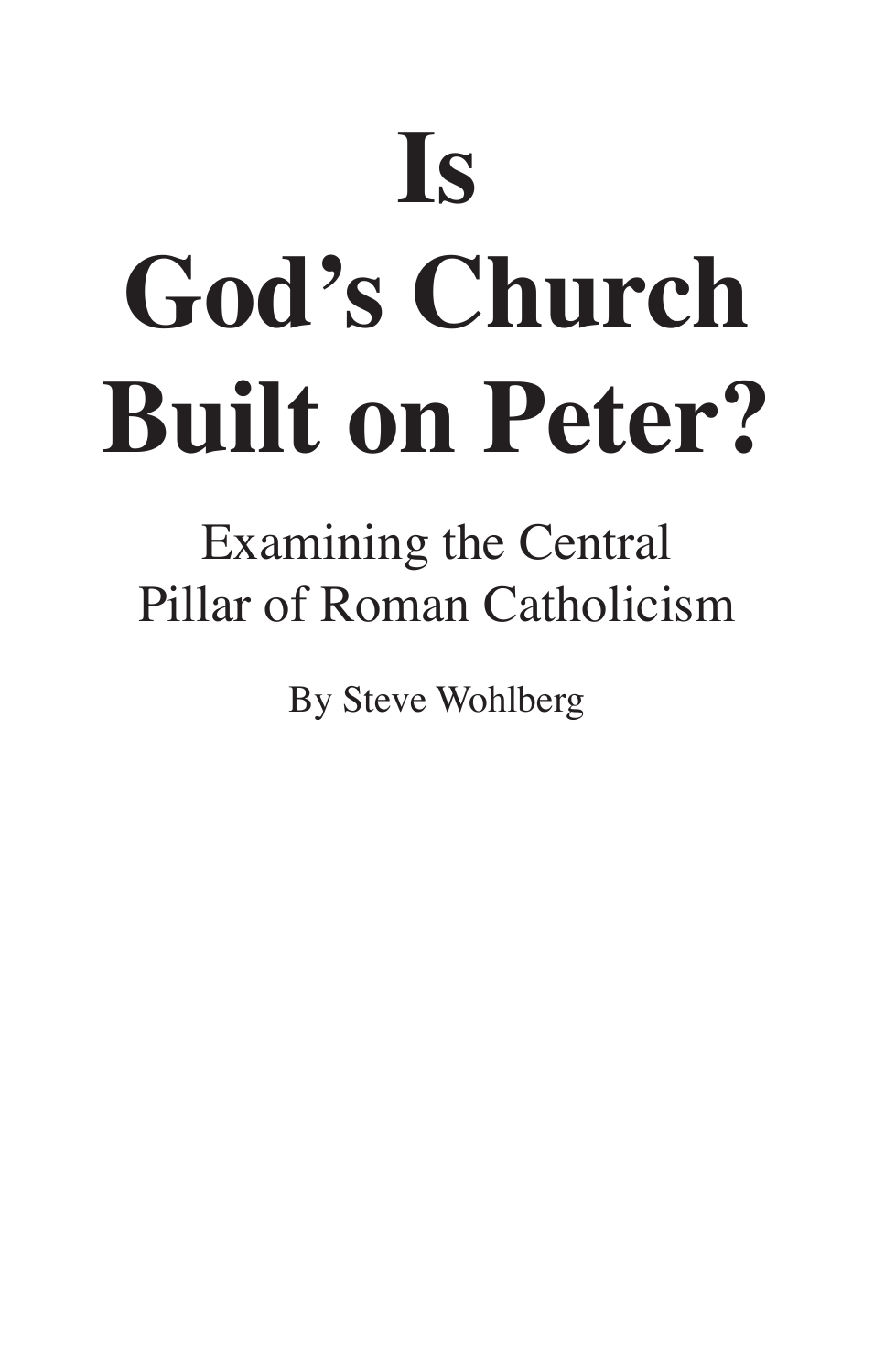Copyright © 2017 by Remnant Publications, Inc.

All Rights Reserved.

Published by Remnant Publications, Inc. 649 East Chicago Road Coldwater MI 49036 www.remnantpublications.com

Scripture quotations are taken from the New King James Version®. Copyright © 1982 by Thomas Nelson. Used by permission. All rights reserved.

Cover design by David Berthiaume Text design by Greg Solie • Altamont Graphics

> ISBN 978-X-XXXXXX-XX-X SWXXXX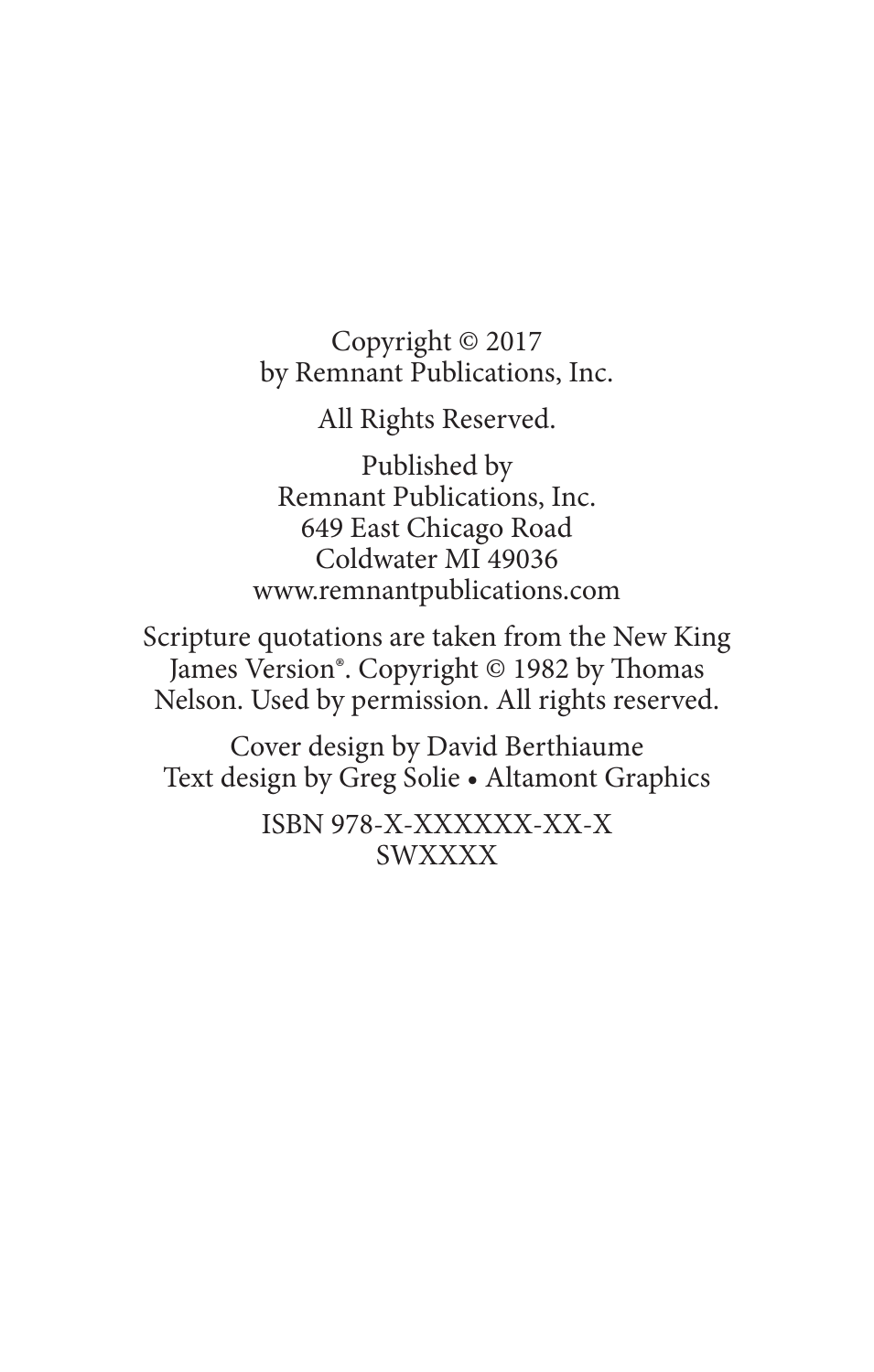# **Is God's Church Built on Peter?**

# Examining the Central Pillar of Roman Catholicism

The Roman Catholic Church is the oldest, largest, wealthiest, and most influential church on earth. Its leader is the pope who, presently, is Pope Francis. Amazingly, Pope largest, wealthiest, and most influential church on earth. Its leader is the pope Francis has become the world's most popular person—far beyond any politician, talk show host, musician, or sports hero. No one can gather a bigger crowd than Pope Francis.

In 2013, *Time* magazine selected Pope Francis as its "Person of the Year." In 2015, Pope Francis addressed a joint session of the U.S. Congress. His papal encyclical on climate change, "Laudato Si: On Care for our Common Home," now guides government leaders, scientists, and environmentalists around the globe. Often referred to—even by secular media—as the "Holy Father" and "His Holiness," when Pope Francis speaks, millions listen.

Inseparably connected to the pope's worldwide influence and mystique are three spiritual claims: 1) that Jesus Christ made His disciple Peter the "head" of God's church and the "rock" upon which it is built, 2) that Roman Catholic popes are Peter's legitimate successors, and 3) that popes have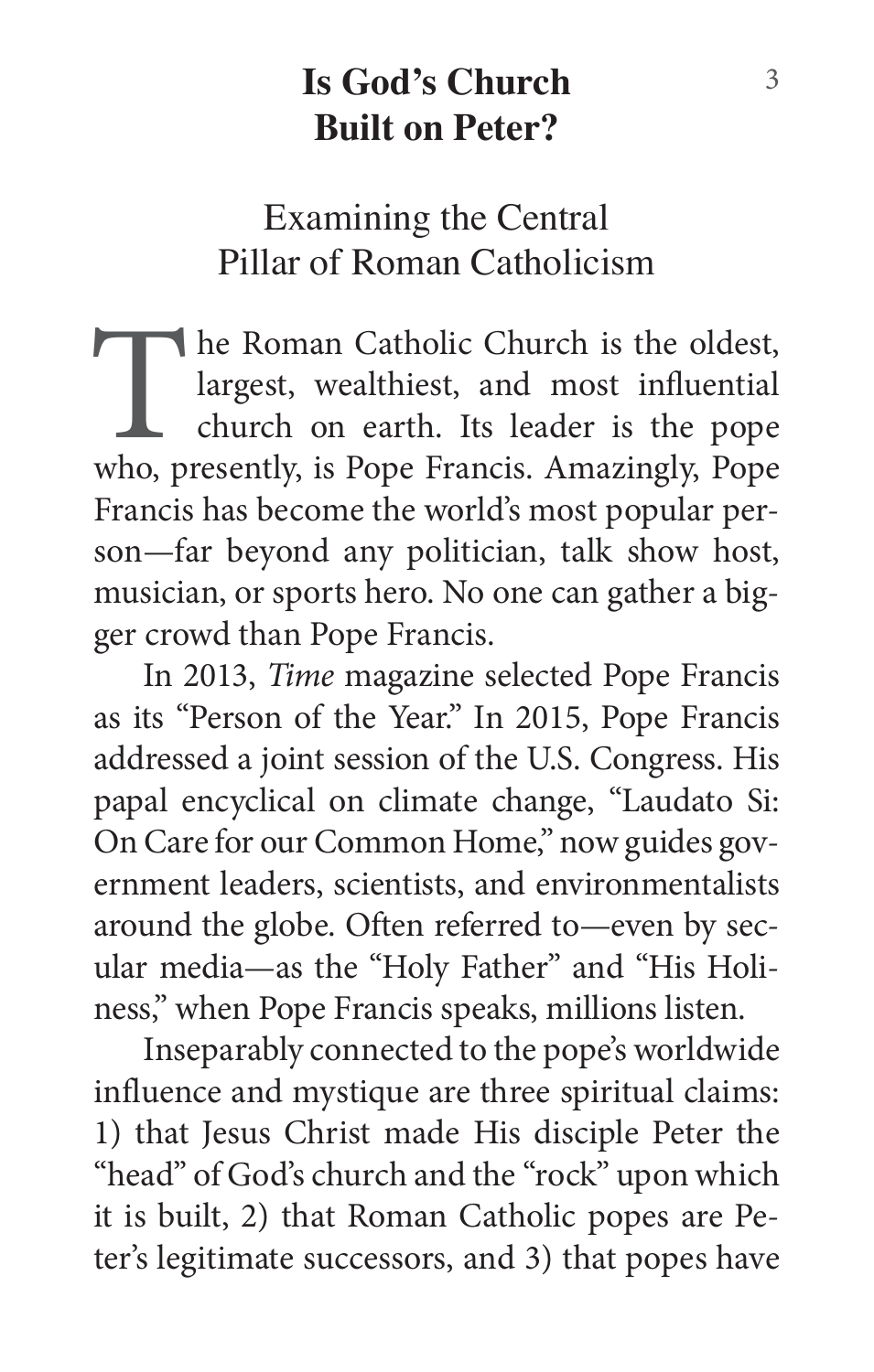special God-given authority as holders of "the keys of the kingdom of heaven." The official 1994 Roman Catholic catechism states it this way:

[Section] **880.** When Christ instituted the Twelve, "he constituted [them] in the form of a college or permanent assembly, *at the head of which he placed Peter,* chosen from among them." <sup>1</sup>

[Section] **881.** The Lord made *Simon alone, whom he named Peter, the "rock" of his church. He gave him the keys of his church* and instituted him shepherd of the whole flock. <sup>2</sup>

[Section] **882.** *The Pope,* Bishop of Rome and *Peter's successor,* "is the perpetual and visible source and foundation of the unity both of the bishops and of the whole company of the faithful." … "The Roman Pontiff, by reason of his office as Vicar of Christ, and as pastor of the entire Church has *full, supreme, and universal power over the whole Church,* a power which he can always exercise unhindered."<sup>3</sup>

These claims are exceedingly broad. If they are true, when a pope speaks, we should listen. But what if they aren't? What then? The purpose of this booklet is to carefully examine these controversial issues.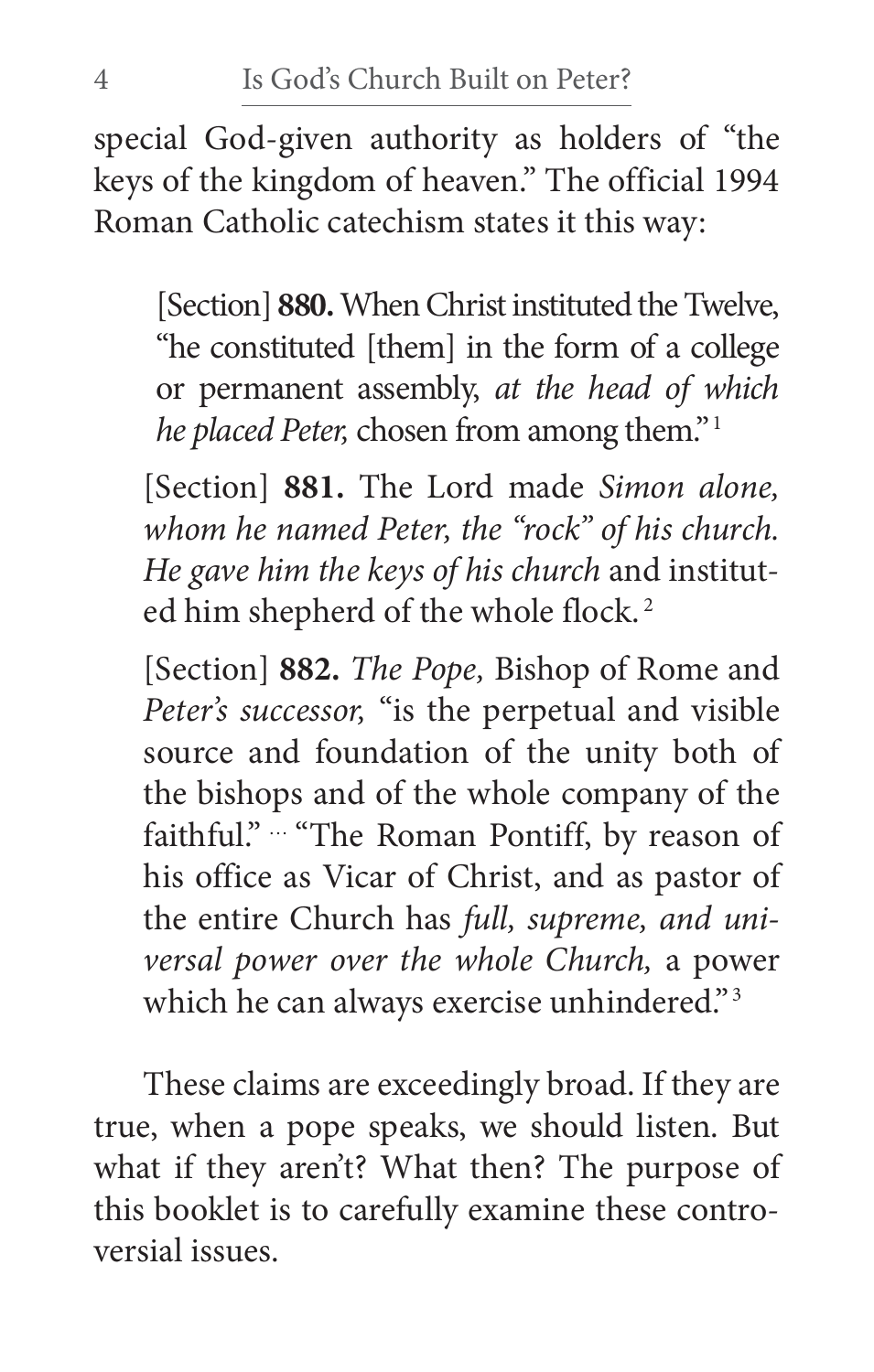The foundation of the Catholic Church's claim that Iesus Christ builds His church on Peter is its interpretation of one primary Bible passage, Matthew 16:18–19. In those verses, speaking to Peter, Jesus Christ said:

I also say to you that you are Peter, and on this rock I will build My church, and the gates of Hades shall not prevail against it. And I will give you the keys of the kingdom of heaven. (Matthew 16:18–19)

The 1994 *Catechism of the Catholic Church* also states:

[Section] **552.** Through a revelation from the Father, Peter had confessed: "You are the Christ, the Son of the living God." Our Lord then declared to him: "You are Peter, and on this rock I will build my Church, and the gates of Hades will not prevail against it." Christ, the "living Stone," thus assures his Church, *built on Peter,* of victory over the powers of death. Because of the faith he confessed *Peter will remain the unshakable rock of the Church.* <sup>4</sup>

Thus, the Roman Church believes that Peter is now "the unshakable rock of the church" based on its interpretation of Matthew 16:18. But did Jesus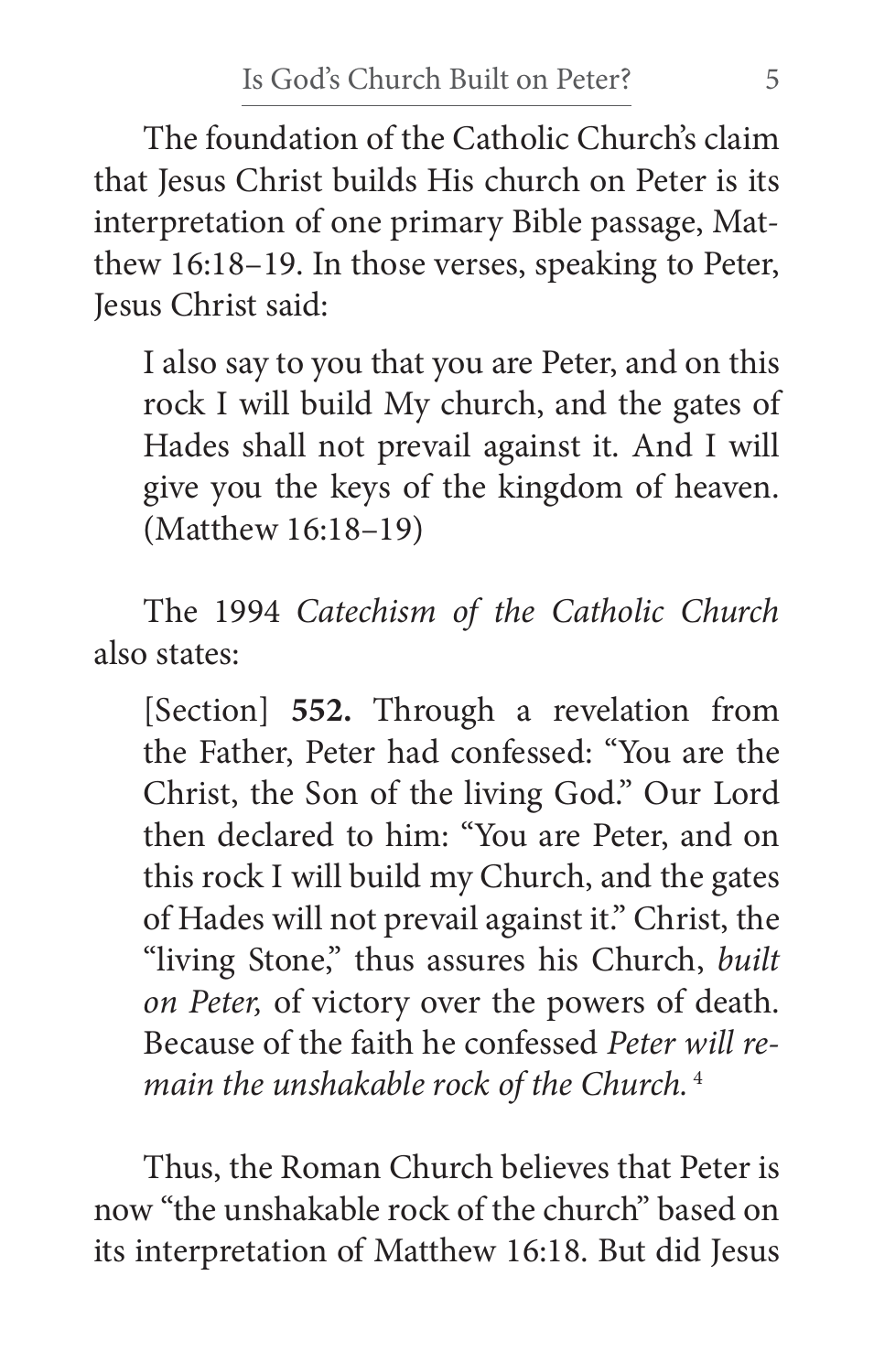explicitly state that Peter was the rock? Is that what He meant? To discover the answer, we must closely examine Matthew 16:18–19 in its context, plus look at other relevant verses. Here's what God's Word says in Matthew 16:13–20:

**<sup>13</sup>**When Jesus came into the region of Caesarea Philippi, He asked His disciples, saying, "Who do men say that I, the Son of Man, am?"

**<sup>14</sup>**So they said, "Some say John the Baptist, some Elijah, and others Jeremiah or one of the prophets."

**<sup>15</sup>**He said to them, "But who do you say that I am?"

**<sup>16</sup>**Simon Peter answered and said, "You are the Christ, the Son of the living God."

**<sup>17</sup>**Jesus answered and said to him, "Blessed are you, Simon Bar-Jonah, for flesh and blood has not revealed this to you, but My Father who is in heaven.

<sup>18</sup> And I also say to you that you are Peter, and on this rock I will build My church, and the gates of Hades shall not prevail against it.

19And I will give you the keys of the kingdom of heaven, and whatever you bind on earth will be bound in heaven, and whatever you loose on earth will be loosed in heaven."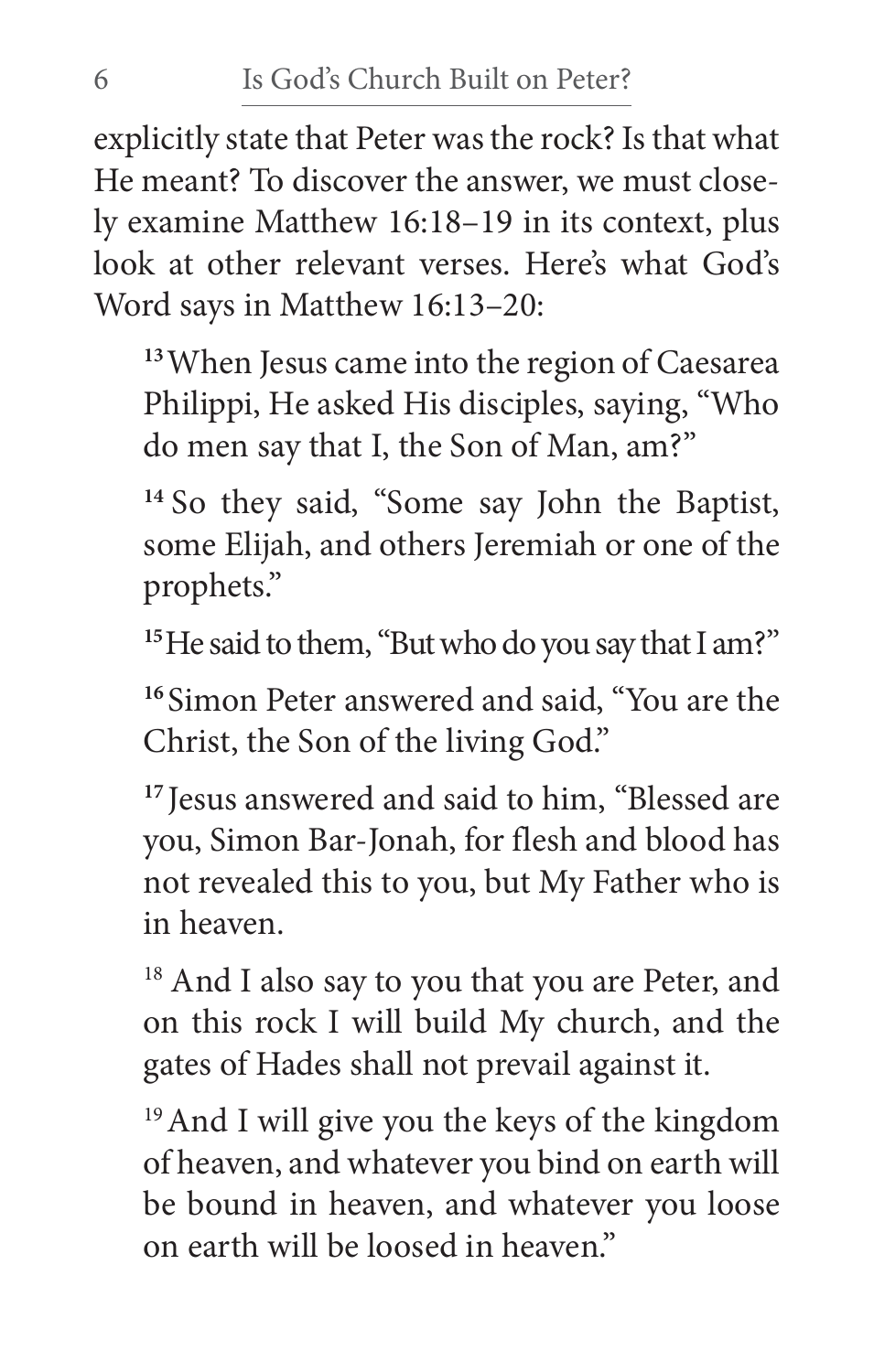**<sup>20</sup>**Then He commanded His disciples that they should tell no one that He was Jesus the Christ.

That's the text, in black and white. Let's start with verse 13. Jesus was with His twelve disciples in the region of Caesarea Philippi. Looking at their earnest faces, the Savior asked them all the same question, "Who do men say that I, the Son of Man, am?" Notice that Jesus' question concerned *His identity.* What were other men saying about Him?

In verse 14, we aren't told exactly which of the disciples answered, but some did. "So they said, 'Some say John the Baptist, some Elijah, and others Jeremiah or one of the prophets.'" In verse 15, Jesus asked a similar question, but this time He wanted to know what His disciples thought. "But who do *you* say that *I am?"* Again, notice that Jesus' primary line of questioning concerned *His identity,* not that of His disciples.

In verse 16, Peter answered by saying, "You are the Christ, the Son of the living God." What a marvelous confession! While others viewed Jesus as a mere mortal, Peter was correct. Jesus is "the Christ, the Son of the living God." Notice the words, *"the* Christ," and *"the* Son." Here Peter affirmed that there is no one quite like Jesus. He is uniquely *the* Messiah, *the* only begotten Son of God, *the* Savior of the world. The famous poem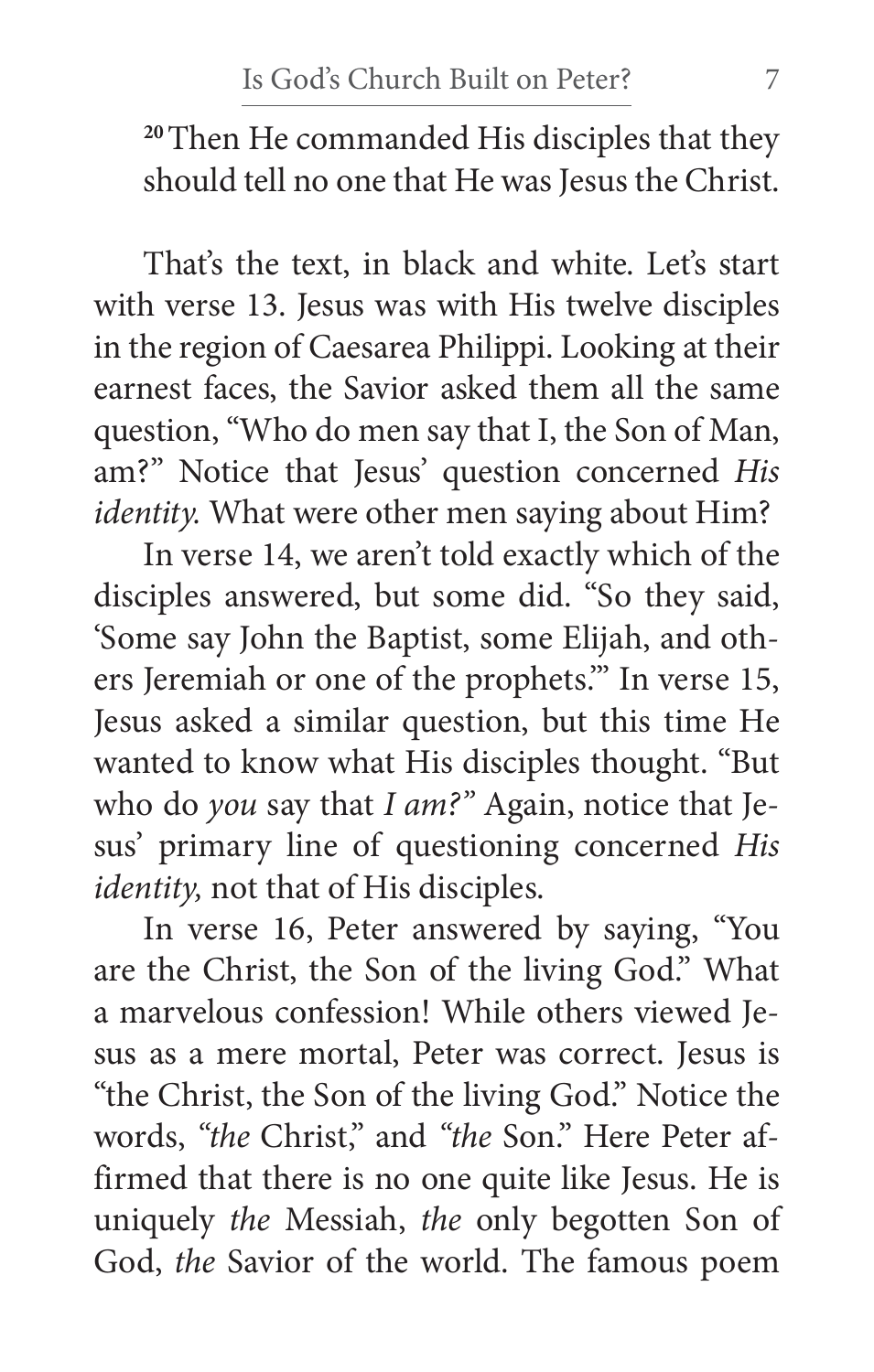"One Solitary Life" highlights our blessed Savior's uniqueness:

# **One Solitary Life**

He was born in an obscure village, the child of a peasant. He grew up in another village, where he worked in a carpenter shop until he was 30. Then, for three years, he was an itinerant preacher.

He never wrote a book. He never held an office. He never had a family or owned a home. He didn't go to college. He never lived in a big city. He never traveled 200 miles from the place where he was born. He did none of the things that usually accompany greatness. He had no credentials but himself.

He was only 33 when the tide of public opinion turned against him. His friends ran away. One of them denied him. He was turned over to his enemies and went through the mockery of a trial. He was nailed to a cross between two thieves. While he was dying, his executioners gambled for his garments, the only property he had on earth. When he was dead, he was laid in a borrowed grave, through the pity of a friend.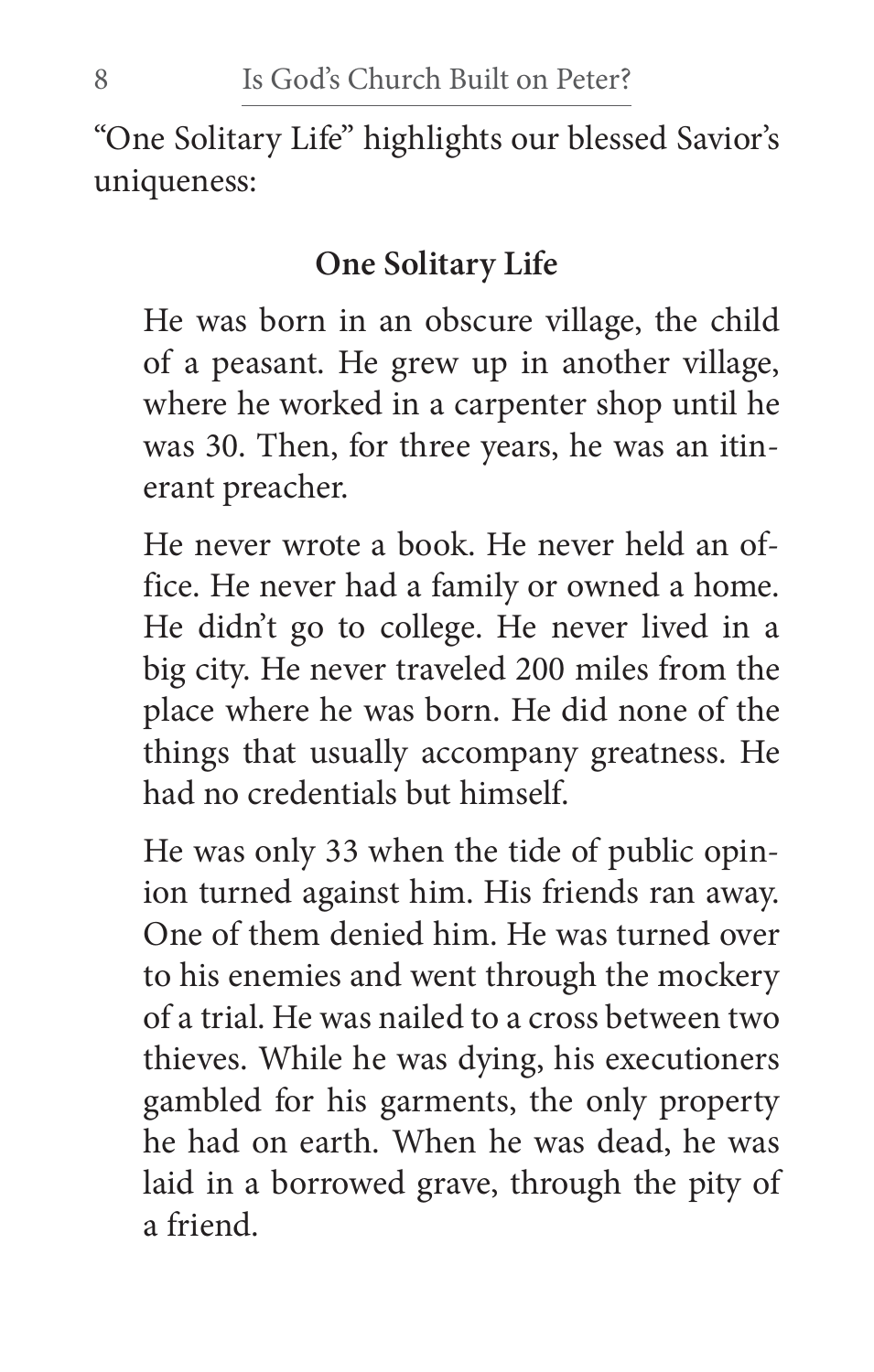Twenty centuries have come and gone, and today he is the central figure of the human race. I am well within the mark when I say that all the armies that ever marched, all the navies that ever sailed, all the parliaments that ever sat, all the kings that ever reigned—put together have not affected the life of man on this earth as much as that one, solitary life. <sup>5</sup>

Compared to Jesus Christ, all men and women are fallen, frail, erring humans. Jesus alone is the eternal "I AM" (John 8:58). His "goings forth are from of old, from everlasting" (Micah 5:2). He came down from heaven (John 6:51) to become the "Savior of the world" (1 John 4:14).

During His pilgrimage on earth, unlike any other person, Jesus "committed no sin" (1 Peter 2:22). He alone "died for our sins … was buried, and … rose again the third day" (1 Corinthians 15:3–4). Today, He alone is "the Prince of Peace" (Isaiah 9:6).

By contrast, "All have sinned, and fall short of the glory of God" (Romans 3:23). "There is none righteous, no, not one" (Romans 3:10).

After Peter made his bold confession, **"** Jesus answered and said to him, 'Blessed are you, Simon Bar-Jonah, for flesh and blood has not revealed this to you, but My Father who is in heaven'" (verse 17). Notice carefully: Peter was "blessed."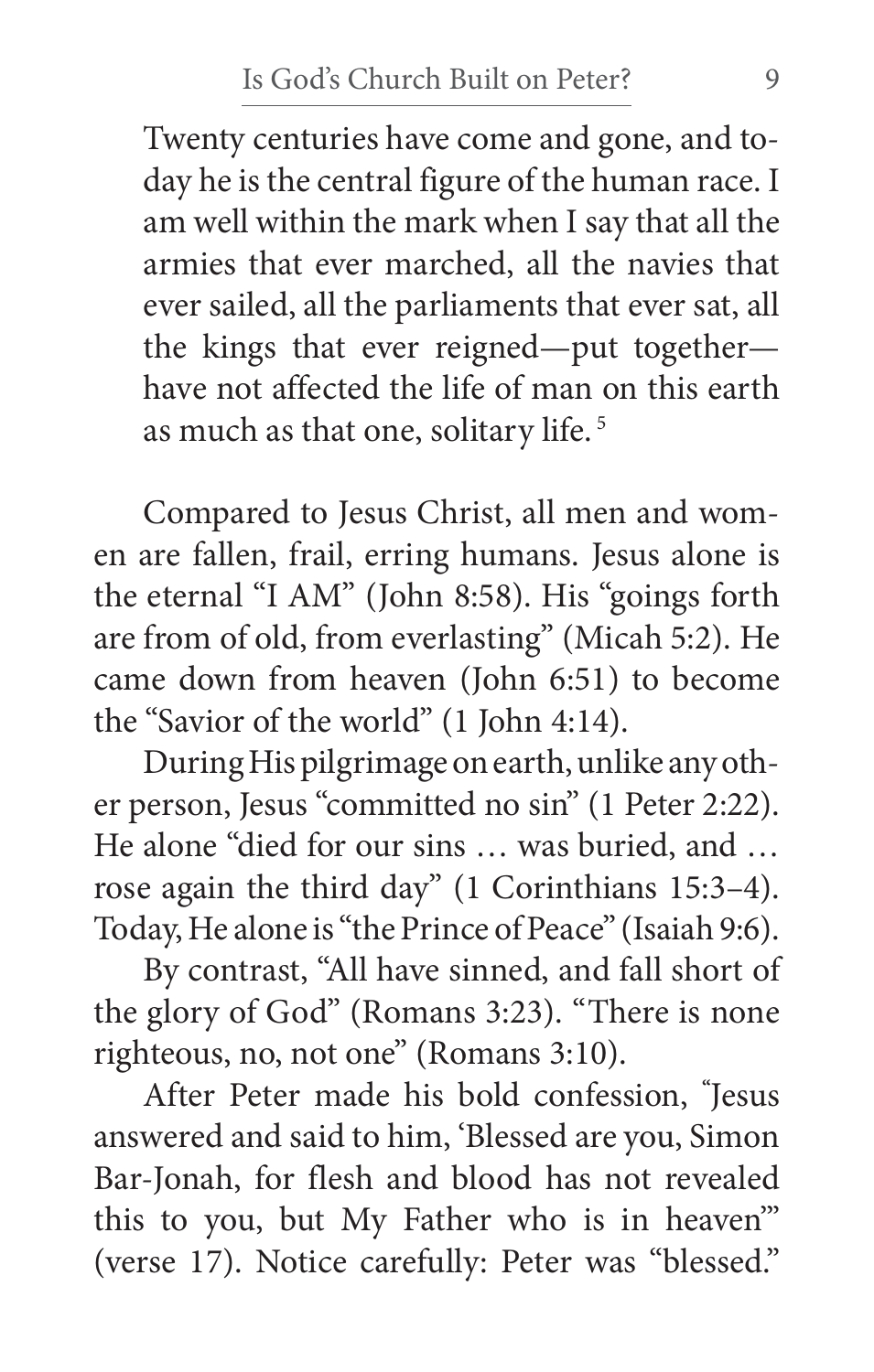Why? Because he understood who Jesus was that He was "the Christ, the Son of the living God."

This knowledge was not something Peter could congratulate himself for discovering, for it didn't originate with him. He was mere "flesh and blood." Rather, it had been divinely "revealed" by our "Father who is in heaven." And what an insight it was! From heaven's perspective, it was a milestone moment. Peter was truly "blessed."

In this light, it's time to examine Matthew 16:18–19—the key text—the true interpretation of which either validates the Roman Catholic Church's claim that Jesus Christ built His church on Peter, and that its popes are Peter's successors; or, quite frankly, exposes that claim as fraudulent. It can be no other way. The New Testament tells us that Jesus Christ is "the truth" (John 14:6), and that "no lie is of the truth" (1 John 2:21).

Rome's claims about its popes are large, bold, and have been made public before the world. Such claims *should* be investigated. Ultimately, they're either true or false. They can't be both. If they are true, then popes really are God's spokesmen on earth. If false, how can they legitimately represent One who "committed no sin," and never lied?

I trust you can see the significance of this issue.

In Matthew 16:18, immediately following Peter's confession that Jesus was "the Christ, the Son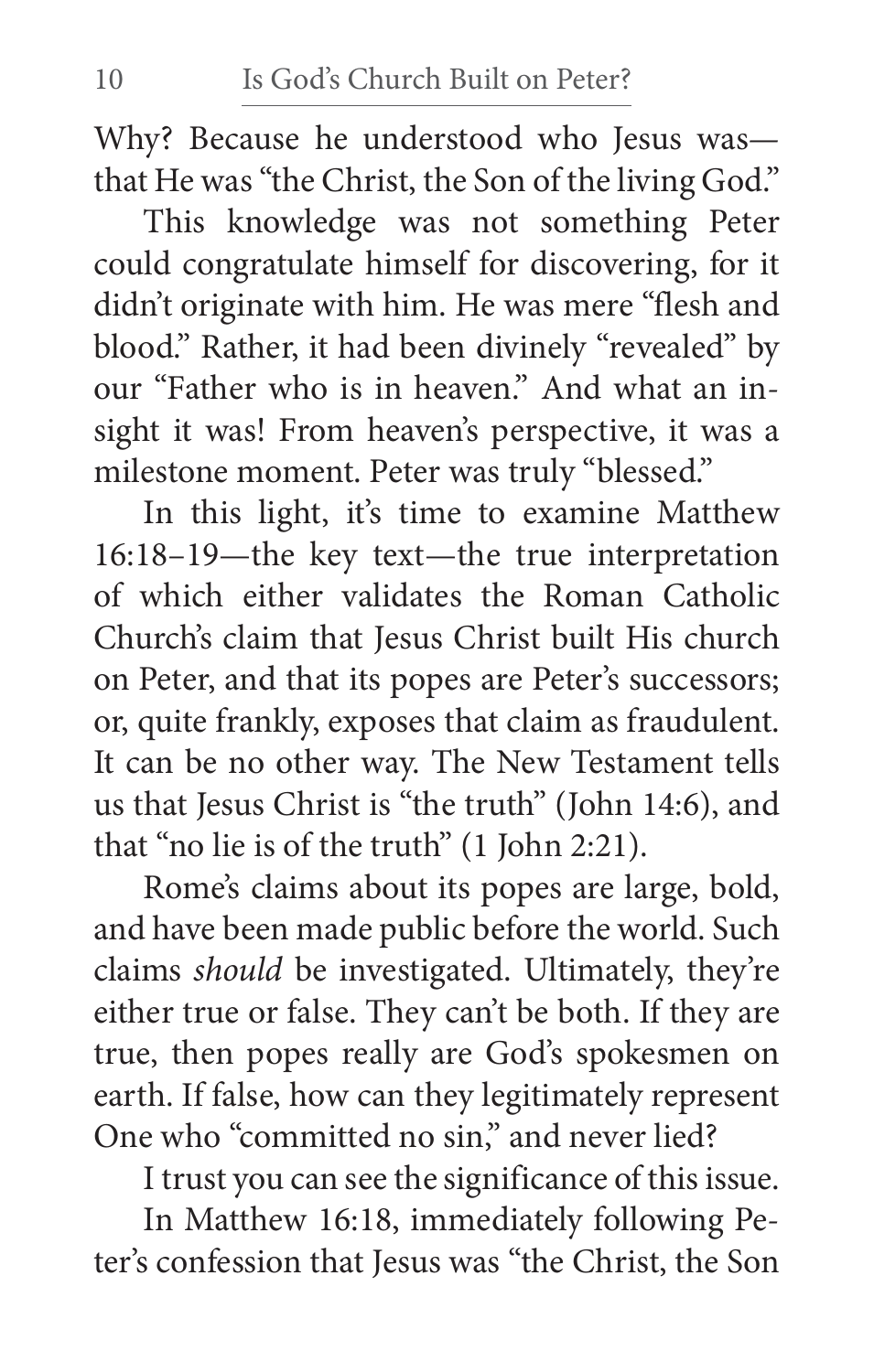of the living God" (verse 16), and immediately after Jesus' follow-up statement that Peter had received this special knowledge by divine revelation (verse 17), our Lord declared: "And I also say to you that you are Peter, and on this rock I will build My church, and the gates of Hades shall not prevail against it." The red hot issue is: who is that rock? Peter or Christ Himself?

Before examining the Greek words that Matthew used for "Peter" and "rock" in verse 18—and Catholic counterarguments about those Greek words—let's review the basic flow of the dialog itself. Here are the simple facts:

- 1. Jesus had asked the disciples about *His own identity* (verses 13–15).
- 2. Peter answered correctly, that *Jesus Himself* was "the Christ, the Son of the living God" (verse 16).
- 3. Peter's answer didn't come from his own weak flesh and blood, but from *God alone* (verse 17).
- 4. Jesus then responded to Peter by saying, "On *this rock* I will build My church" (verse 18).

Before going further, at this point it seems to me that "this rock" is Jesus Christ Himself*,* rather than a fallen mortal like Peter. This conclusion is strengthened by the last verse of this particular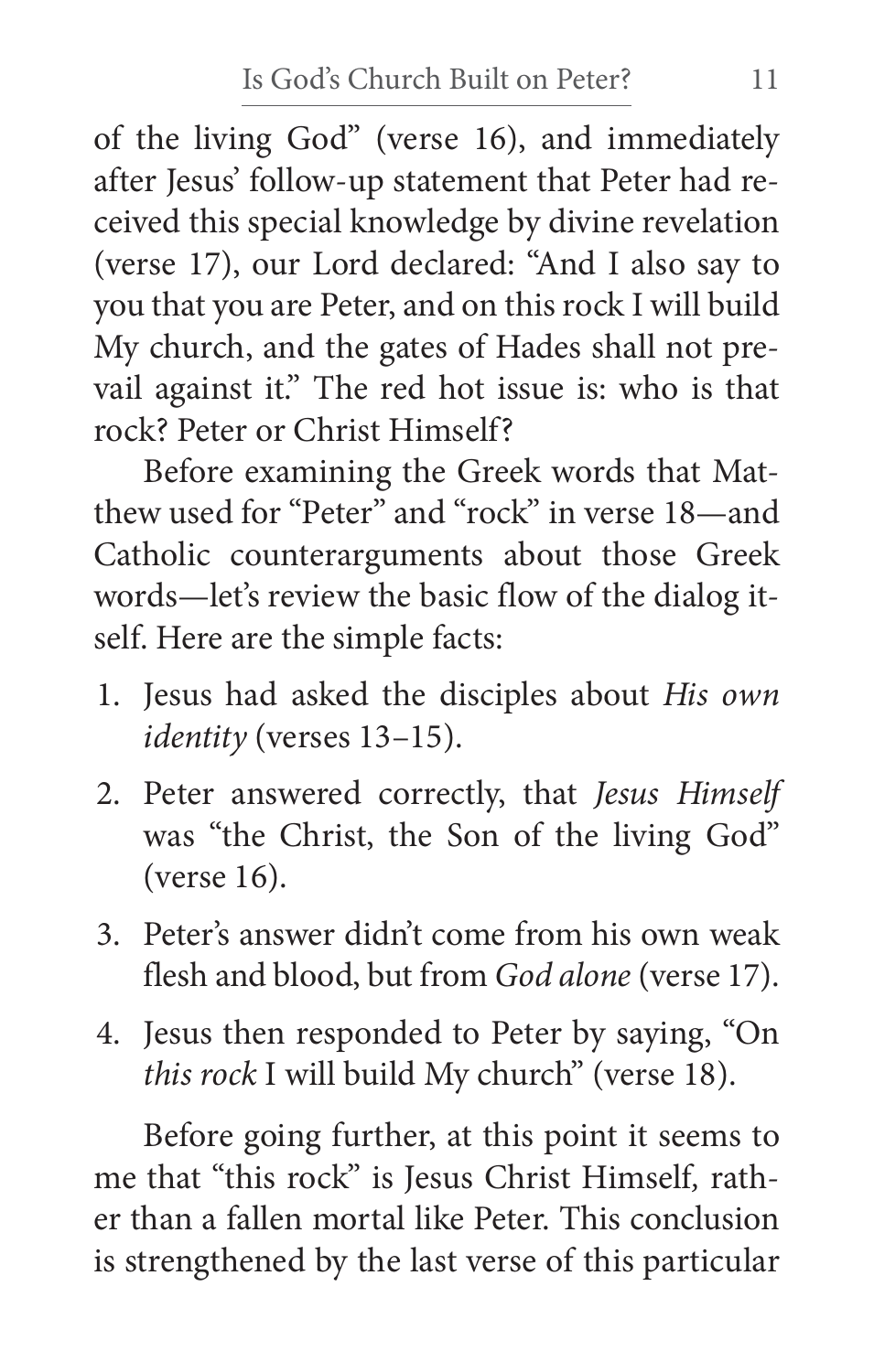section, which states that after their dialog was over, Jesus "commanded His disciples that they should tell no one that *He was Jesus the Christ*" (verse 20, italics added). Yet more proof is needed than merely my opinion. Let's proceed.

#### **The Greek/Aramaic Controversy**

In the interpretation of Matthew 16:18, there is a Greek/Aramaic controversy between Protestants (who reject Rome's claim that popes uniquely speak for God) and Catholics (who believe they do). Let's start with the Greek. The book of Matthew and the New Testament were written in Greek. Greek was a common language in Christ's day, although many other languages were spoken.

In the Greek text of Matthew's gospel, two different Greek words are used for "Peter" and "rock." When Jesus said, "you are Peter," the Greek word for Peter is *petros,* which means "a stone (pebble), such as a small rock found along a pathway."6 Yet, when He said, "On this rock I will build My church," the Greek word for rock is *petra,* which means "*a huge mass of rock* (a *boulder*), such as a *projecting cliff*." <sup>7</sup>

One example illustrating that *petra* typically means a large, massive rock is the city of Petra located in southern Jordan, not far from Jerusalem.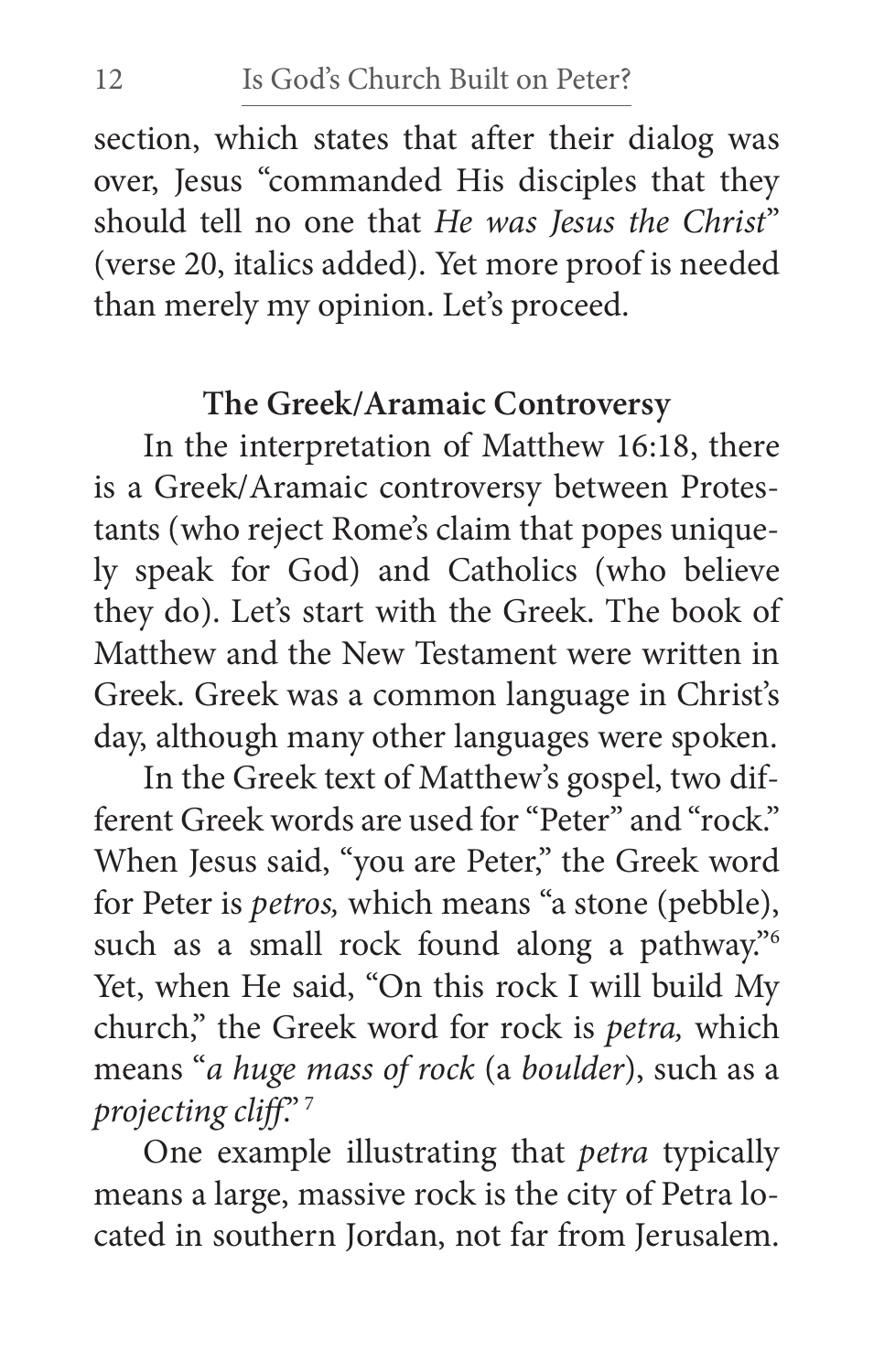Named one of the "Seven Wonders of the World" in 2007, and also chosen in 2008 by *Smithsonian*  magazine as one of "28 Places to See before You Die," Petra is an incredible city carved into gigantic rock formations. It's called, "Petra: Ancient City of Rock," by LiveScience. <sup>8</sup>

*Petros* (a small stone or pebble) and *petra* (a huge mass of rock) are variations of the same Greek word, yet they are distinct, as their spelling indicates. *Petros* is a masculine form, while *petra* is feminine. *If we stick to the Greek text,* it seems that Jesus made a careful play on words. He essentially said, "You are Peter [*petros,* a small stone or pebble], and on this rock [*petra,* a large massive rock, meaning Himself] I will build My church."

This *petros/petra* argument is highly satisfying to Bible-believing Protestants who reject Rome's claim that God's church is built on a mere man, Peter, and that Roman popes are Peter's successors. Yet Catholic apologists have definite counterarguments that should be fairly considered. A *Catholic Answers* article entitled, "Origins of Peter as Pope," declares:

Jesus spoke Aramaic … thus, what Jesus actually said to Peter in Aramaic was: "You are *Kepha* and on this very *kepha* I will build my Church." <sup>9</sup>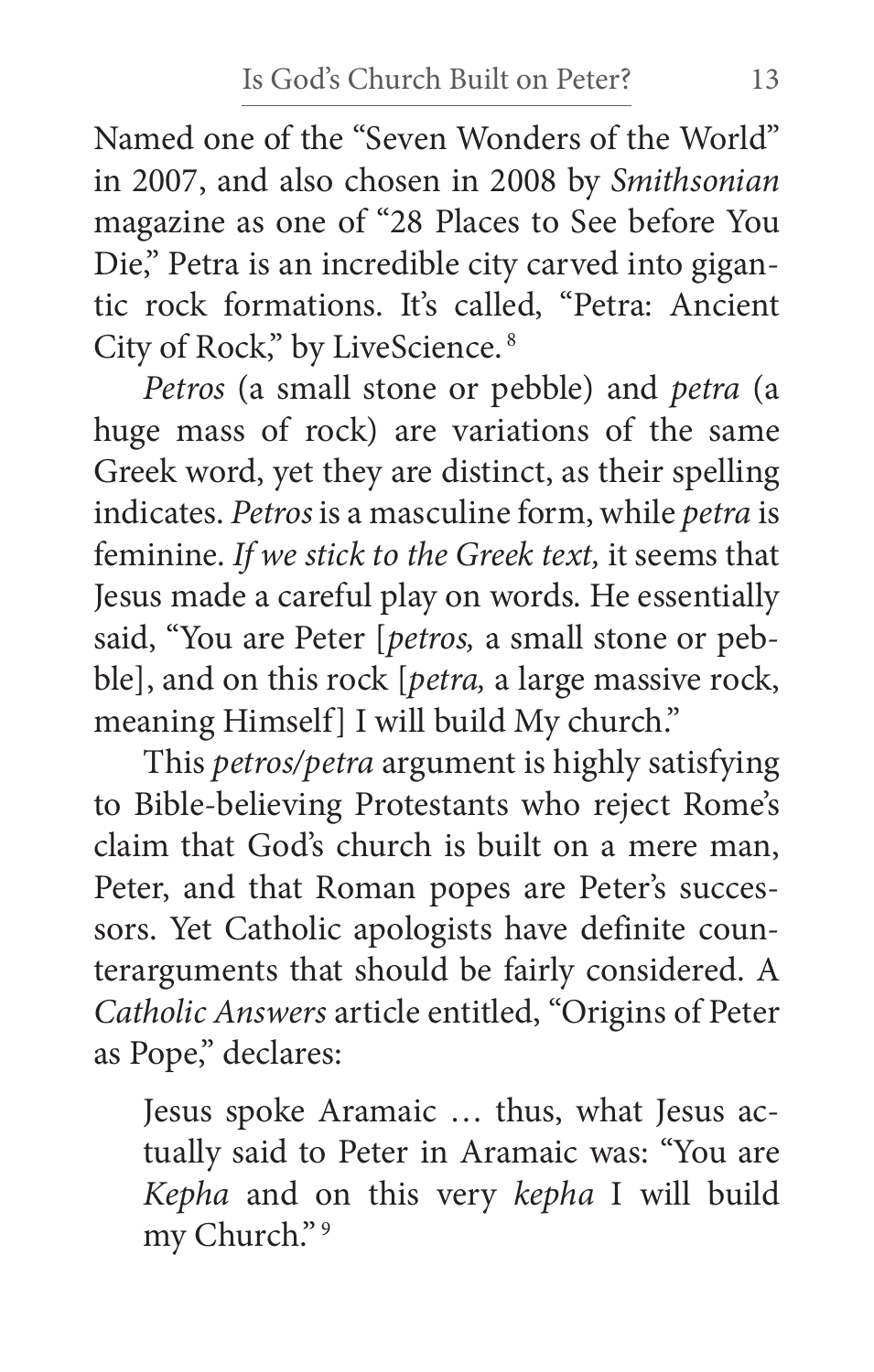Essentially, Catholic scholars argue that although Matthew wrote his book in Greek, the original words that Jesus spoke were in Aramaic, and because the Aramaic word for "Peter" is *kepha,* and because the Aramaic word for "rock" is also *kepha,* the sentence structure would look like this:

You are Peter [*kepha*], and on this rock [*kepha*] I will build my Church.10

Thus, according to the Catholic/Aramaic argument, *Peter is the rock.* Let's examine this. First of all, did Jesus speak Aramaic? Most likely He did, for Aramaic was commonly spoken by first-century Palestinian Jews. But other languages were available to Him, too. In Acts 26:14, Paul testified that when he first heard the risen Christ speak to him, Jesus spoke "in the Hebrew language."

In John 19:1–11, Jesus spoke with Pontius Pilate, the Roman governor. In that instance, He probably spoke Latin, the common language of Romans. When Jesus was crucified, Pilate placed an inscription above His head, "written in Hebrew, Greek, and Latin," stating, "JESUS OF NAZARETH, THE KING OF THE JEWS" (John 19:19–20).

What language did Jesus speak in Matthew 16:13–20? As I see it, there is only one answer that both Protestants and Catholics can be absolutely certain of: we don't know, for we weren't there.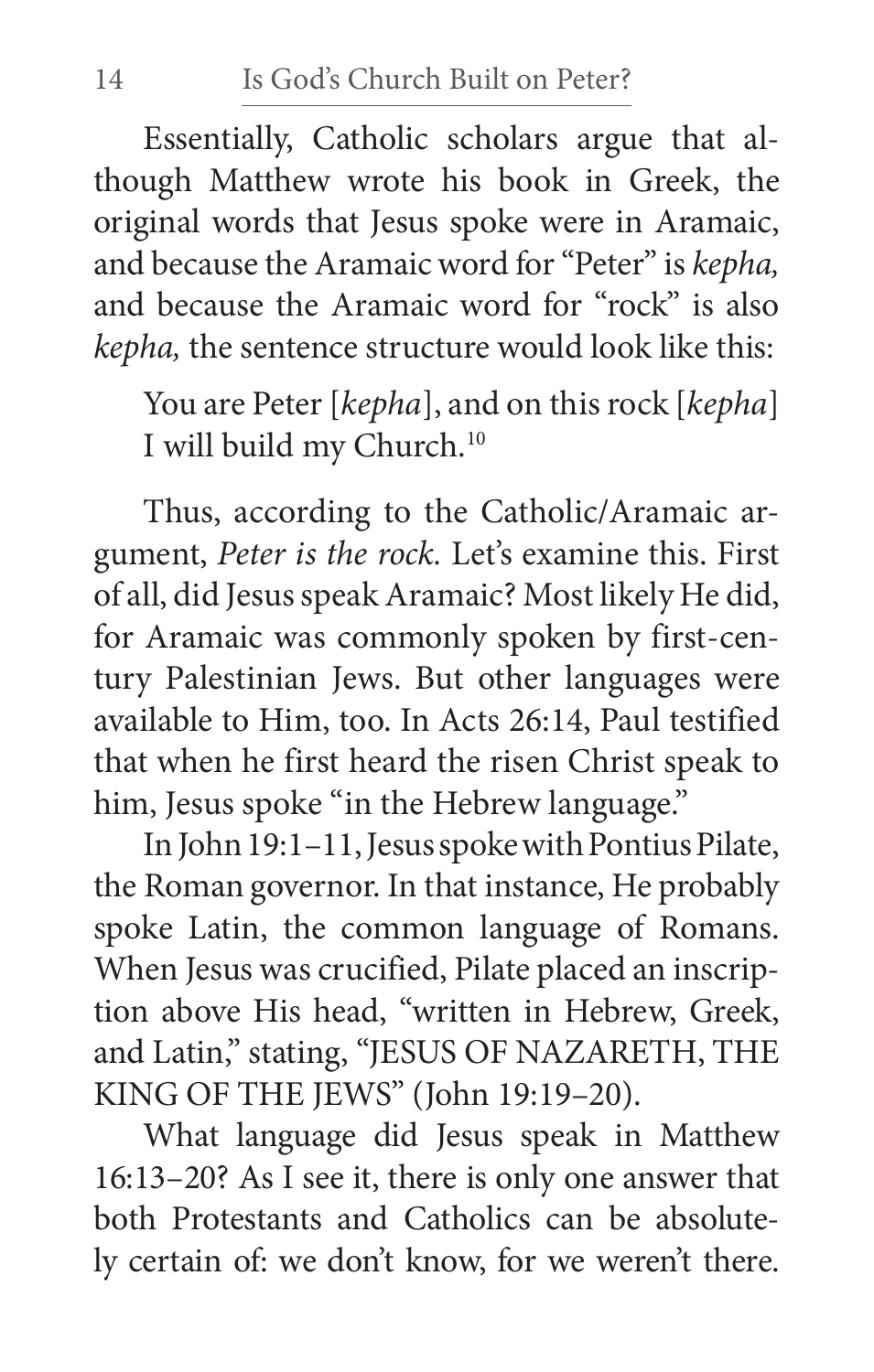Thus, the Aramaic argument lacks proof. But here's something we do know for sure: Matthew wrote his book in Greek, and in the Greek text the distinction in clear. Matthew used one Greek word for Peter *(petros)* and a different Greek word for rock (*petra*).

Catholic apologists have other arguments to support their position, such as providing detailed quotes from some of the "Church Fathers" (influential Christian leaders who lived after the time of Christ), some of whom similarly believed that Peter was the rock.<sup>11</sup> But the problem is that their writings often contradict each other, so it is impossible to fully trust everything they wrote. Instead, the Bible urges us to rely on "*all Scripture"* (the written text) that is "given by inspiration of God and is profitable for doctrine" (2 Timothy 3:16). Thus, it is Scripture itself—not the church fathers—that has the final word on "doctrine."

## **A Closer Look at Matthew 16:18**

Let's consider some more evidence. Look closely again at the actual sentence structure of Matthew 16:18:

And I also say to you that *you are Peter*, and on *this rock* I will build My church, and the gates of Hades shall not prevail against it.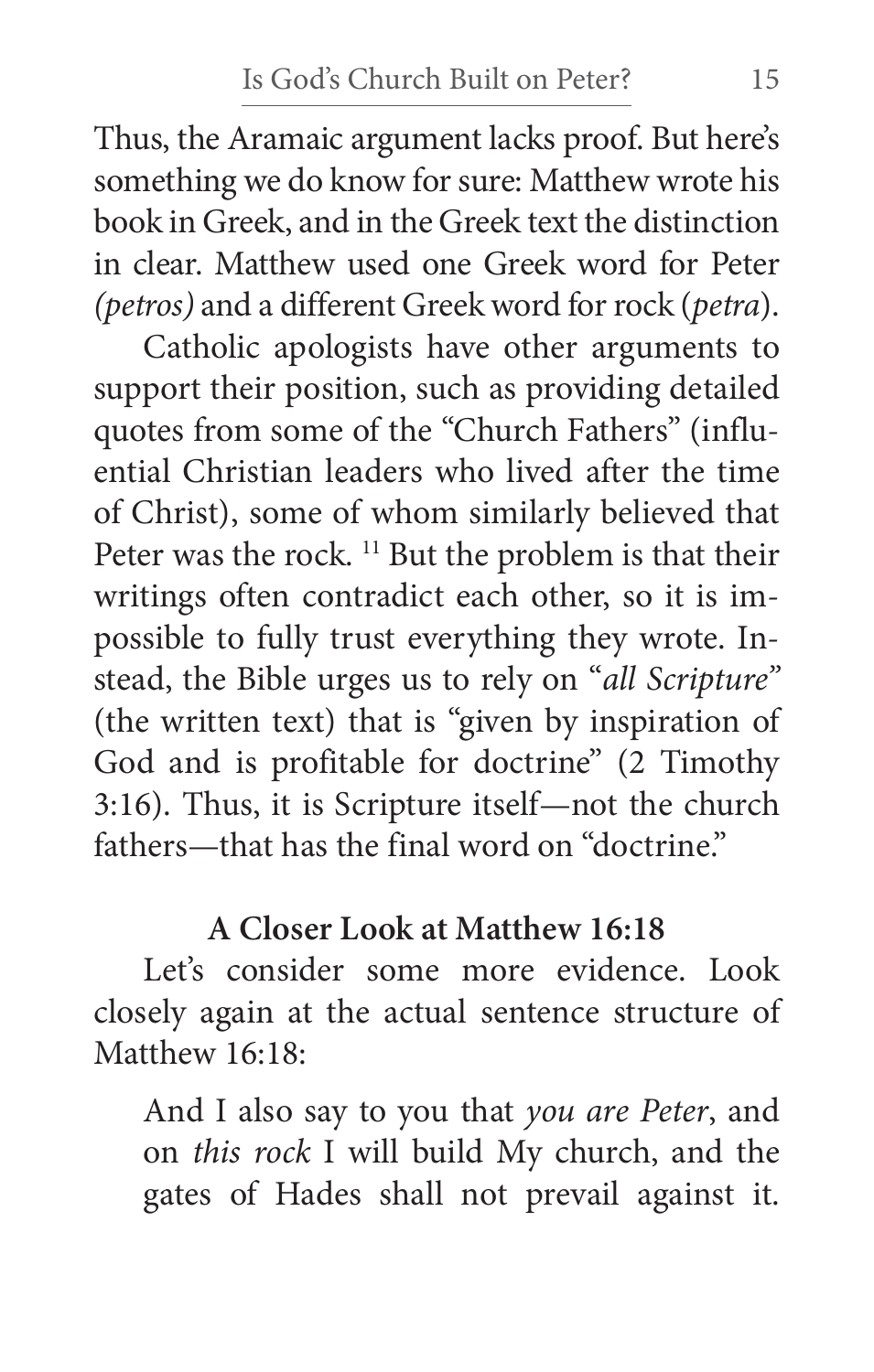Notice carefully: Jesus didn't say, "You are Peter, and *on you* I will build My church." Rather, He said, "You are Peter [a mere man], and on *this rock* [something massive, something separate from Peter] I will build My church." Therefore, the sentence structure lends itself to "this rock" being someone besides Peter. Based on the immediate context, that rock would be "the Christ, the Son of the living God."

If you are a sincere, truth-seeking Catholic, I simply ask that you ponder these things, and let God lead you. It is clear from the context of Matthew 16:13–20 that the focus of the narrative is the identity of Jesus. Right? Clearly, He is the living center of heaven's plan of salvation.

In this light, would it make sense for the unique Christ, the Son of the living God, to abruptly shift gears in verse 18 and say that He is going to build His battle-torn church on one solitary sinful mortal man named Peter? No, it wouldn't, especially when we discover that immediately after this same dialog Peter became Satan's mouthpiece (Matthew 16:21–23), and later even denied his Lord with cursing and swearing (Matthew 26:74). Surely Peter's later actions weren't rock-like. The "gates of Hades" *did* prevail against Peter many times.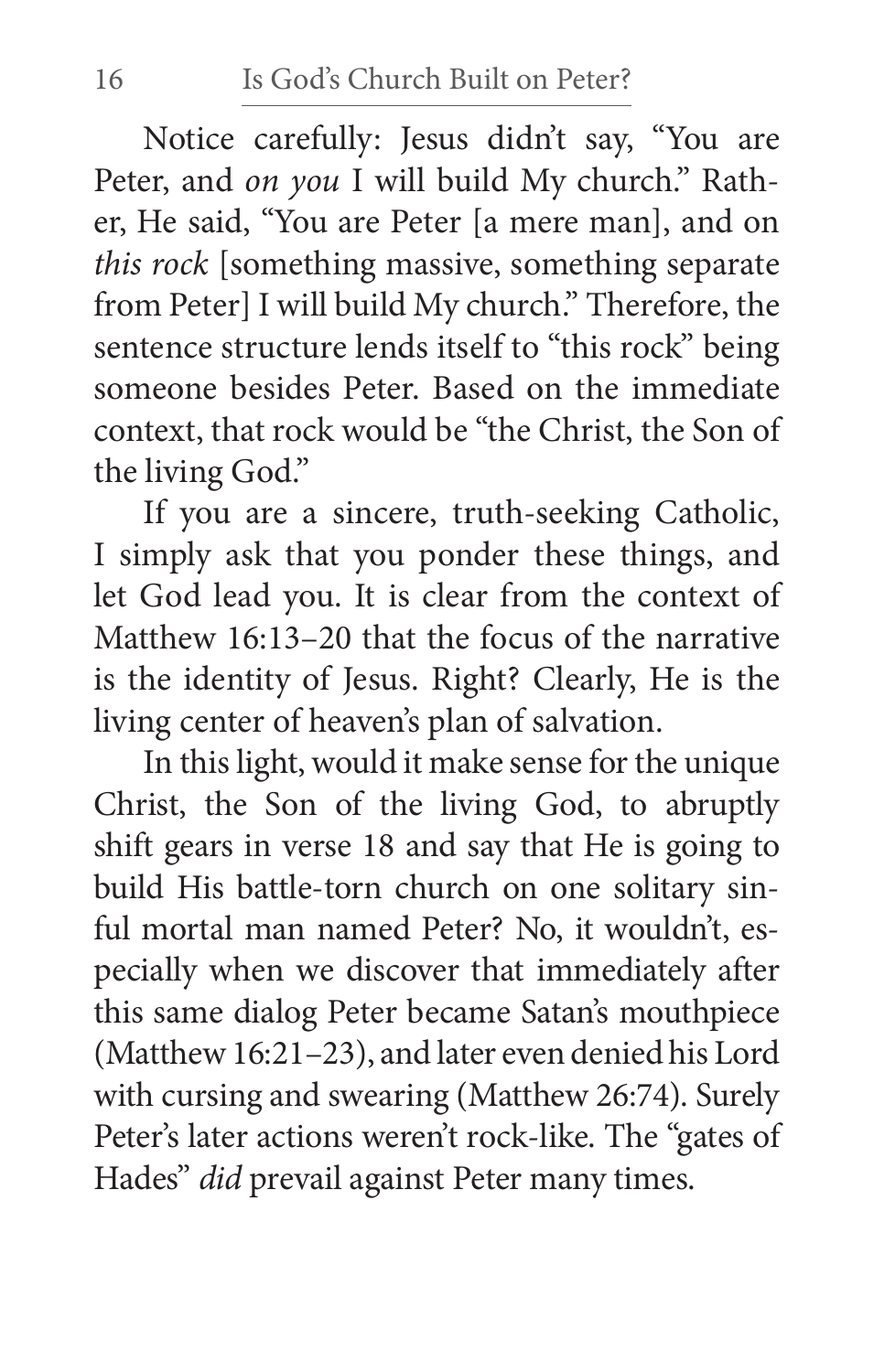## **Who Is the Rock?**

Can we know for sure who the rock is? Yes, but not by meandering through the maze of men's minds, or even by wading through the opinions of scholars, for they are merely "flesh and blood" too. Thankfully, God has given us something infinitely more solid than that. In the same book where Jesus spoke of "this rock," He provided the key to unlocking the truth. Twelve chapters earlier we find Jesus being fiercely tempted by the devil. How did our Savior overcome his infernal adversary? *"*It is *written*," was His weapon. "Man shall not live by bread alone, but by *every word* that proceeds from the mouth of God" (Matthew 4:4, italics added).

Don't miss this: Jesus conquered by knowing and using God's Word. He wasn't referring to the New Testament alone, for in Matthew 4:4 He was quoting Deuteronomy 8:3. Thus "every word" applies to both Old and New Testaments, just like Paul's statement that "All Scripture" is God-inspired (2 Timothy 3:16). Based on this, let's find out what "Scripture" teaches about the rock. The Old Testament reports:

1. *"The Lord is my rock,"* wrote David, "and my fortress and my deliverer; my God, my strength, in whom I trust" (Psalm 18:2, italics added).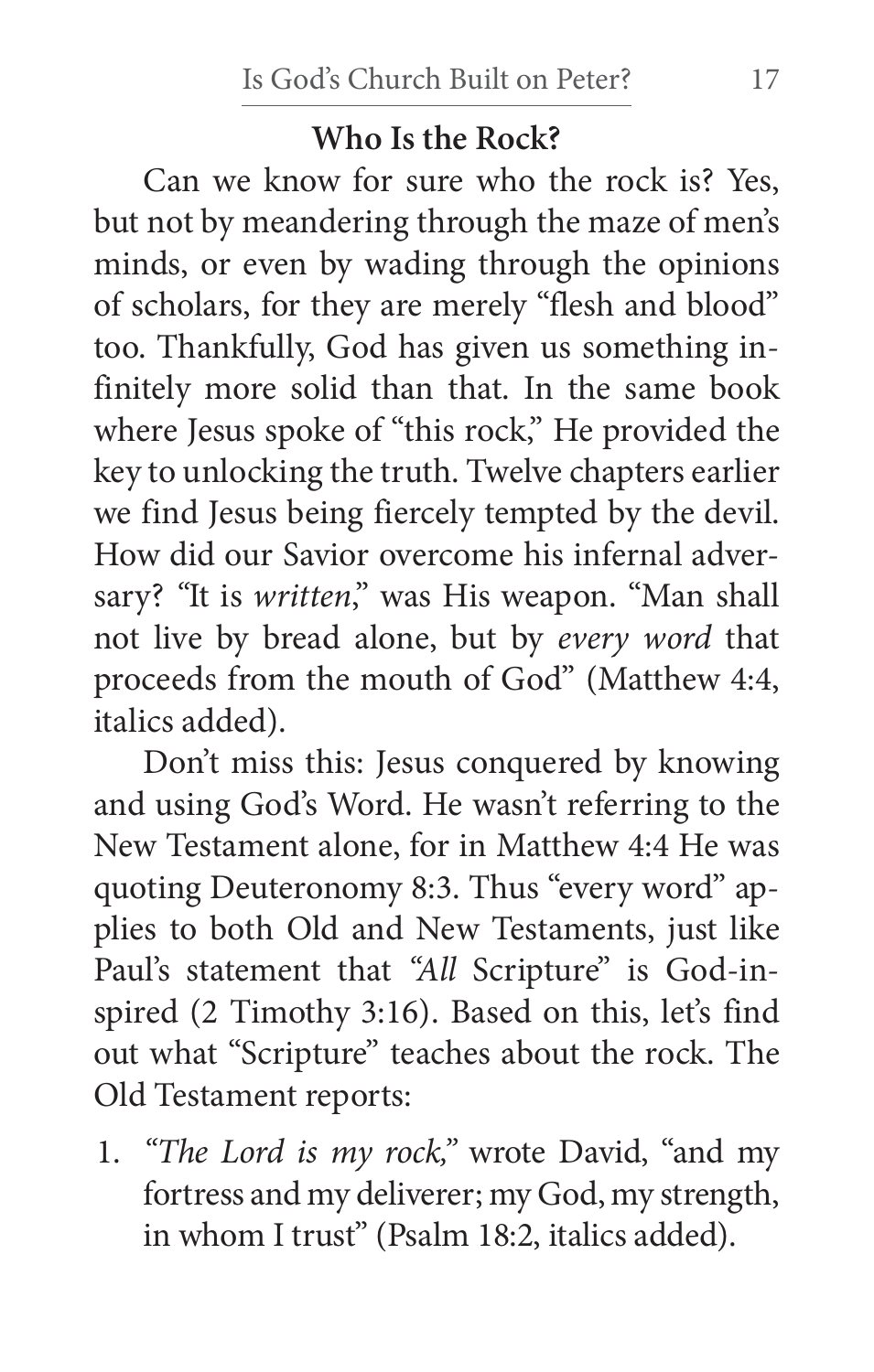- 2. "For who *is* God, except the Lord? *And who is a rock, except our God?"* (2 Samuel 22:32, italics added).
- 3. "You *are* My witnesses. Is there a God besides Me? *Indeed there is no other Rock; I know not one*" (Isaiah 44:8, italics added).

That last passage above is most significant. God Almighty speaks to us. "Indeed," says the Lord, "there is no other Rock" besides Himself, "not one"

What about the New Testament? In 1 Corinthians 10, Paul wrote about the journeys of the ancient Israelites after their deliverance from Egypt. Referring to the "spiritual Rock" that followed them and who miraculously gave them water in the desert, Paul clarified: "*that Rock was Christ*" (verse 4, italics added). Thus, to David, the Lord was his "rock." To Paul, the "Rock" was Christ Himself*.* And guess what Greek word Paul used for "Rock"? *Petra*—the exact same Greek word for rock used in Matthew 16:18.

Jesus knew the Old Testament scriptures. He knew that David wrote, "the Lord is my rock," and that God told Isaiah, "there is no other Rock … not one." He also knew that we are to be His "witnesses."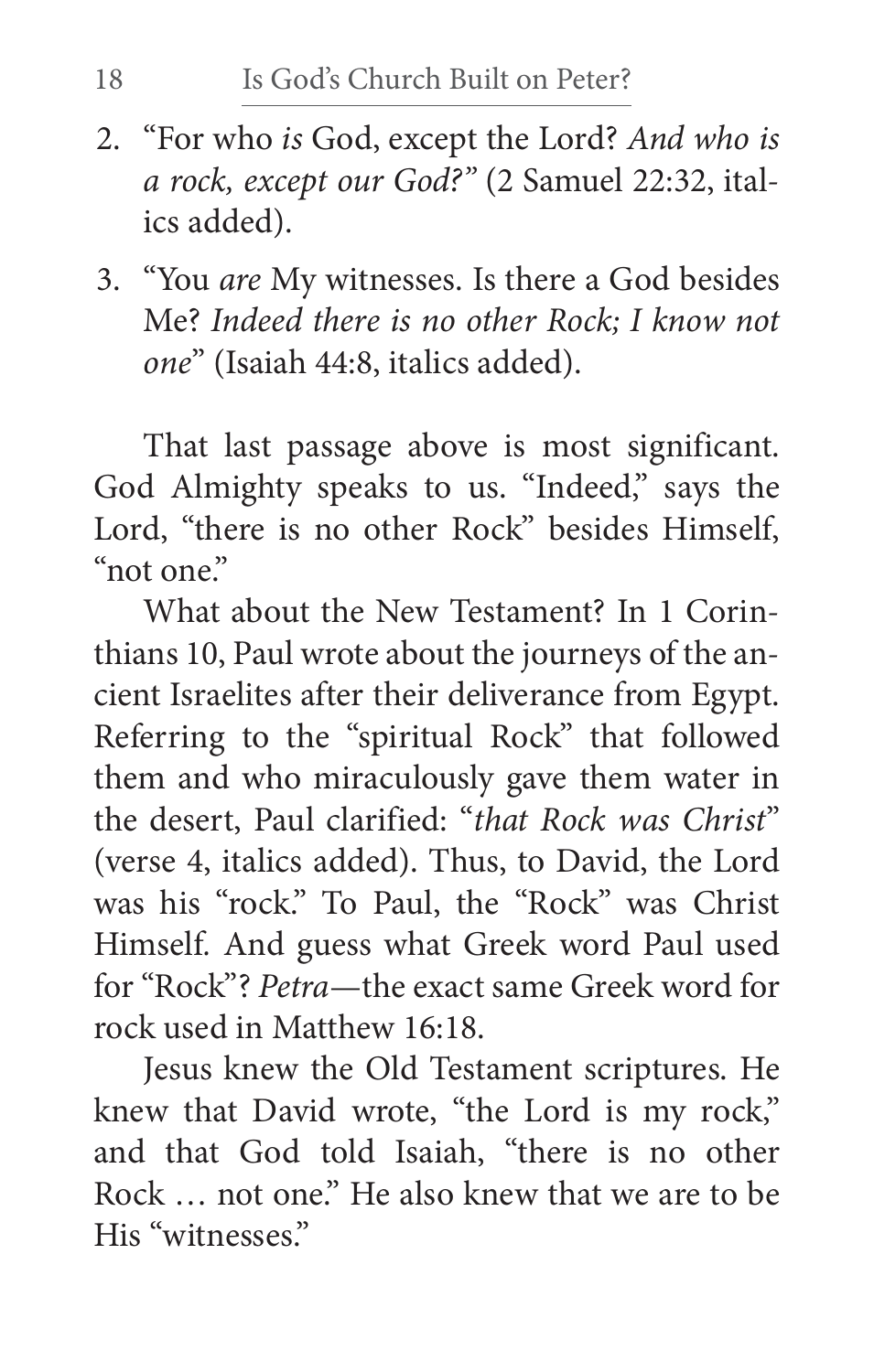Putting these pieces together—like the legendary Sherlock Holmes did when solving crimes—it is reasonable to conclude that when Jesus told Peter, "on this rock I will build My church," He could not have been referring to a mere man, for this would deny God's Word. Instead, Jesus was saying that He, "the Christ, the Son of the living God," was equal with God Himself, and that a church built on this impregnable foundation could never be conquered by Lucifer's host of demonic spirits.

## **The Keys of the Kingdom**

In Matthew 16:19 Jesus continued:

I will give you [Peter] the keys of the kingdom of heaven, and whatever you bind on earth will be bound in heaven, and whatever you loose on earth will be loosed in heaven.

Here Jesus gave Peter "the keys of the kingdom." Believing that Peter is the rock, and that popes are Peter's successors, the Roman Church interprets this verse to mean that papal leaders (above other Christians) have been given the keys of authority over God's church on earth. Let's examine this.

First, look again at the context. In verse 17, Jesus had just clarified that Peter's insight into His identity didn't come from Peter's own "flesh and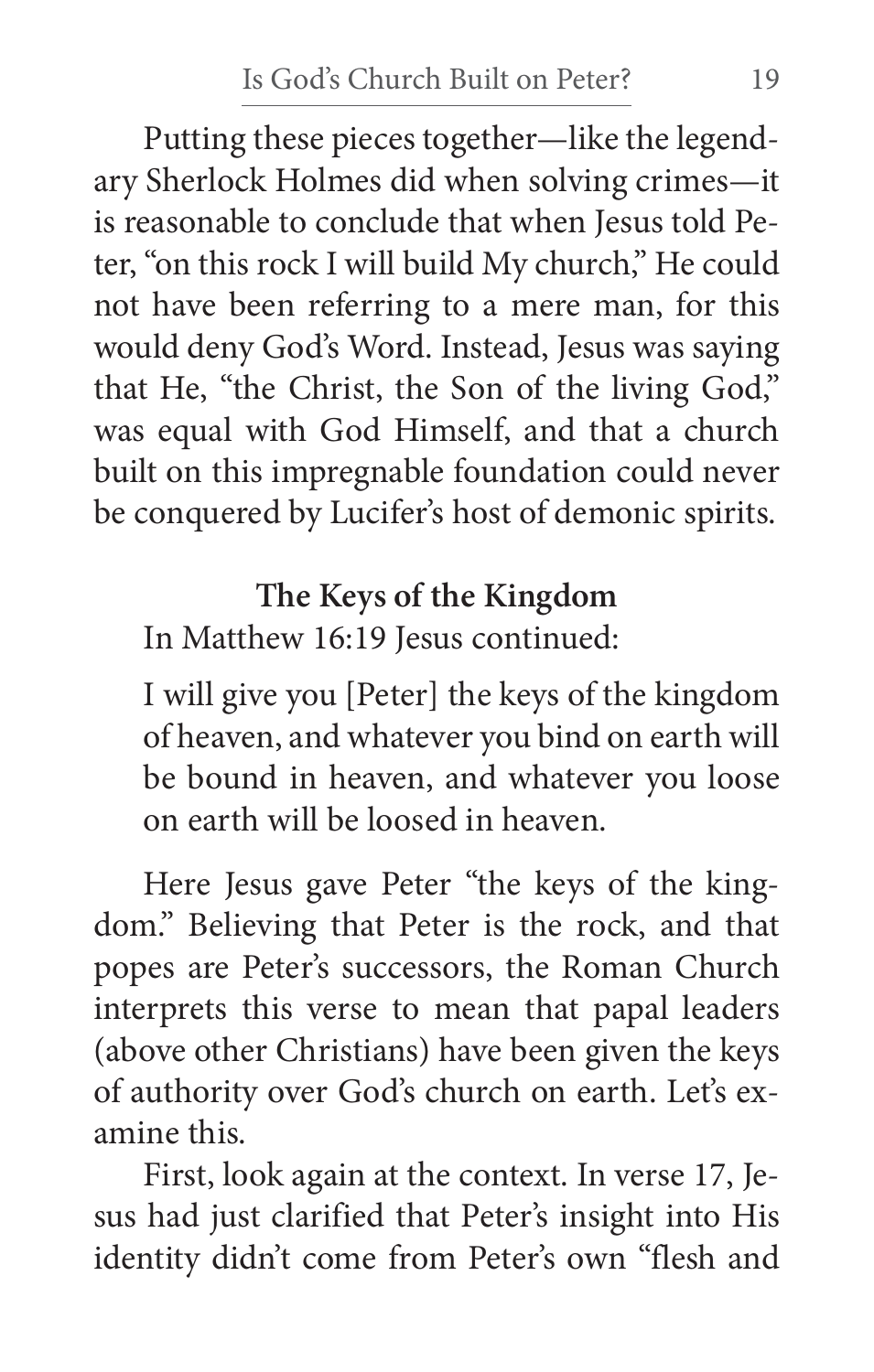blood," but was divinely revealed by God. The lesson is that man can't take credit for anything.

The same is true of "the keys." They come from God alone. The words, "I will give you the keys," *are Christ's own words*. He spoke them. His very words open and close the heavenly gates. Jesus also said, "The flesh profits nothing. *The words that I speak* to you are spirit, and they are life" (John 6:63, italics added). In contrast to men's fleshy theories, thoughts, and opinions, Jesus Christ's words have eternal authority and give everlasting life!

In the verse immediately preceding "the keys" promise to Peter, Jesus declared that "the gates of Hades" would not conquer His church. Significantly, Jesus used exactly the same words ("keys" and "Hades") when He spoke to John on the Isle of Patmos:

*I have the keys of Hades* and of Death. (Revelation 1:18, italics added)

*Hades* literally means "the grave." The Bible teaches that Christ's words can raise dead people. He spoke, and the lifeless heart of Lazarus was revived (see John 11:43–44). When Jesus returns in blazing apocalyptic glory, "all who are in the graves will hear *His voice* and come forth" (John 5:28–29, italics added).

In Matthew 16:19, when Jesus gave Peter "the keys of the kingdom," this means that He was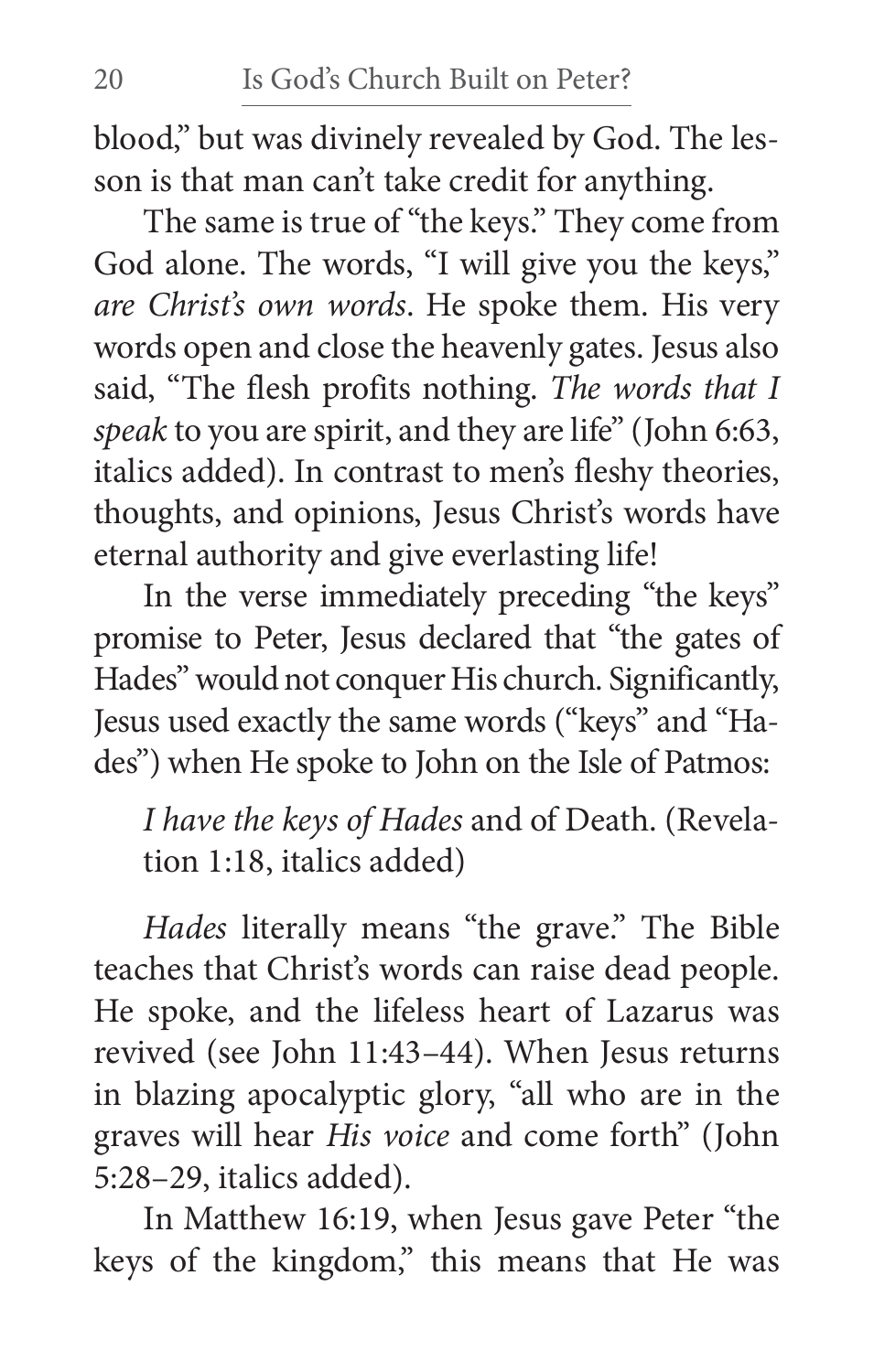officially giving Peter His own kingly words of authority for use in holy ministry. These sacred "keys"—which can unlock human hearts to His love, or slam the New Jerusalem gates tight based on how sinners respond—are the words of "Christ, the Son of the Living God" Himself.

Here's another "key" point. While it's true that in Matthew 16:19 Jesus gave Peter the official commission to minister to God's people using His words in His name by His power to build up His church, two chapters later, in Matthew 18, Jesus extended this same honor to all His disciples, not just to Peter*.* Addressing them all (see verse 1), our Lord stated:

Assuredly, I say to you [the Greek word for "you" is *humin,* which is plural], whatever you bind on earth will be bound in heaven, and whatever you loose on earth will be loosed in heaven. (Matthew 18:18)

So to focus exclusively on Matthew 16:19, while neglecting Matthew 18:18, doesn't tell the whole story. It's a half-truth. Half-truths can lead to whole lies, if we're not careful.

#### **From Caesarea Philippi to Roman Popes**

Roman Catholic theology teaches that: 1) Peter was "first" among Christ's disciples; 2) Peter is the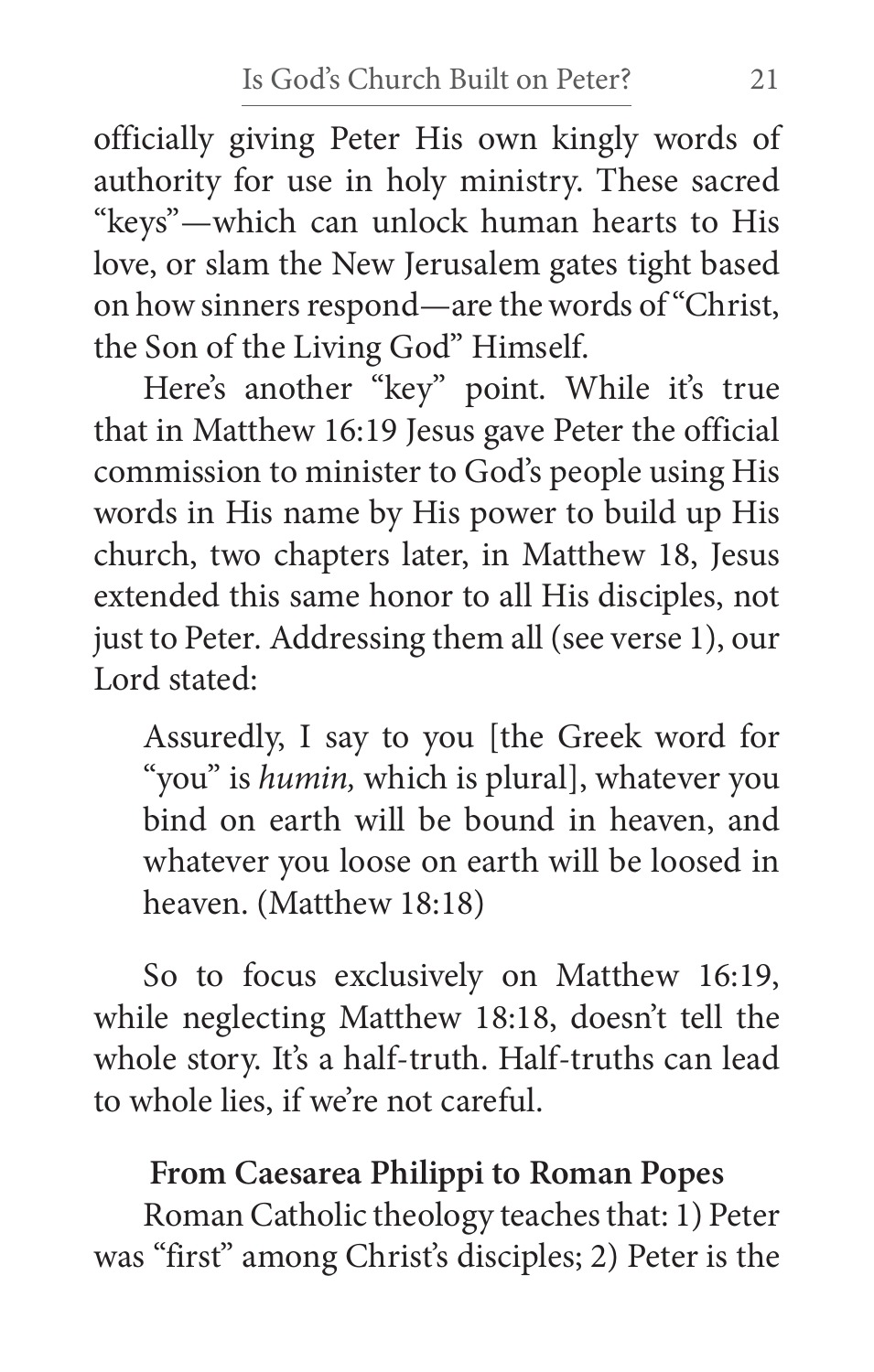rock upon which Jesus built His church; 3) Peter alone was given "the keys" of authority over God's church; 4) Peter became the first pope; 5) Pope Peter later became the first bishop of a Christian church planted in Rome; 6) Peter's authority has been transferred to a succession of Roman Catholic Church leaders—all the way to the current Pope Francis.

That's quite an elaborate system of theological beliefs and propositions. But what is most striking is that there is not an explicit Bible verse to support these theories, not one*.* Let's look at more Bible evidence that focuses our attention on Christ, not Peter.

First, even after hearing what Jesus said near Caesarea Philippi, it is clear from many other New Testament passages that none of the other disciples believed that Peter was first among them, or that God's church was built upon Peter. Many months later, on the night before Jesus was crucified, our Lord met again with His disciples in a room inside Jerusalem. As they prepared for a Passover meal, unfortunately, "there was also a dispute among them, as to which of them should be considered the greatest" (Luke 22:24).

Why would the disciples be arguing about which of them was greatest if Jesus had previously selected Peter to be the head and rock of His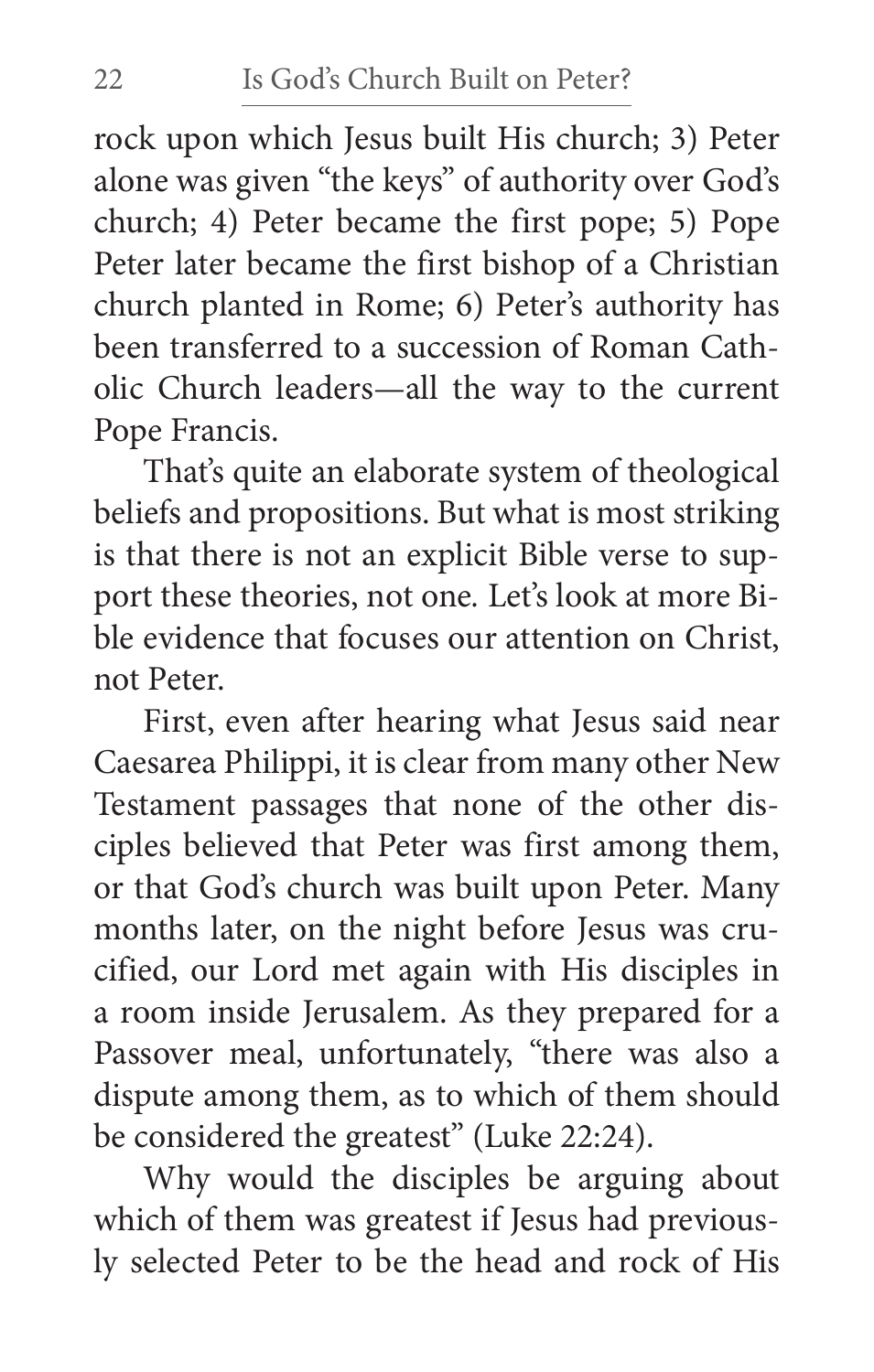church? Obviously, He hadn't. The very idea of any one of His erring disciples becoming the head of God's entire church is repulsive. It can't be so. None were qualified.

According to the Bible, God alone is the Rock—*and there is no other.* The very dispute about which disciple was "the greatest" shows: 1) that the other disciples didn't think it was Peter, and 2) that they were infected with a slimy spirit of selfishness that produced such an argument in the first place.

If Jesus wanted Peter to be head of His church, surely He could have dissipated that argument by simply saying, "Friends, don't you remember what I said near Caesarea Philippi, that Peter is the head and rock of My church?" That would have settled the contest. But He didn't. Instead, He sought to slay their selfishness by doing two things: 1) humbly washing their filthy feet (see John 13:1–15), and 2) giving them this special instruction:

[Jesus] said to them, "*The kings of the Gentiles exercise lordship over them,* and those who exercise authority over them are called 'benefactors.' *But not so among you;* on the contrary, he who is greatest among you, let him be as the younger, and he who governs as he who serves." (Luke 22:25–26, italics added)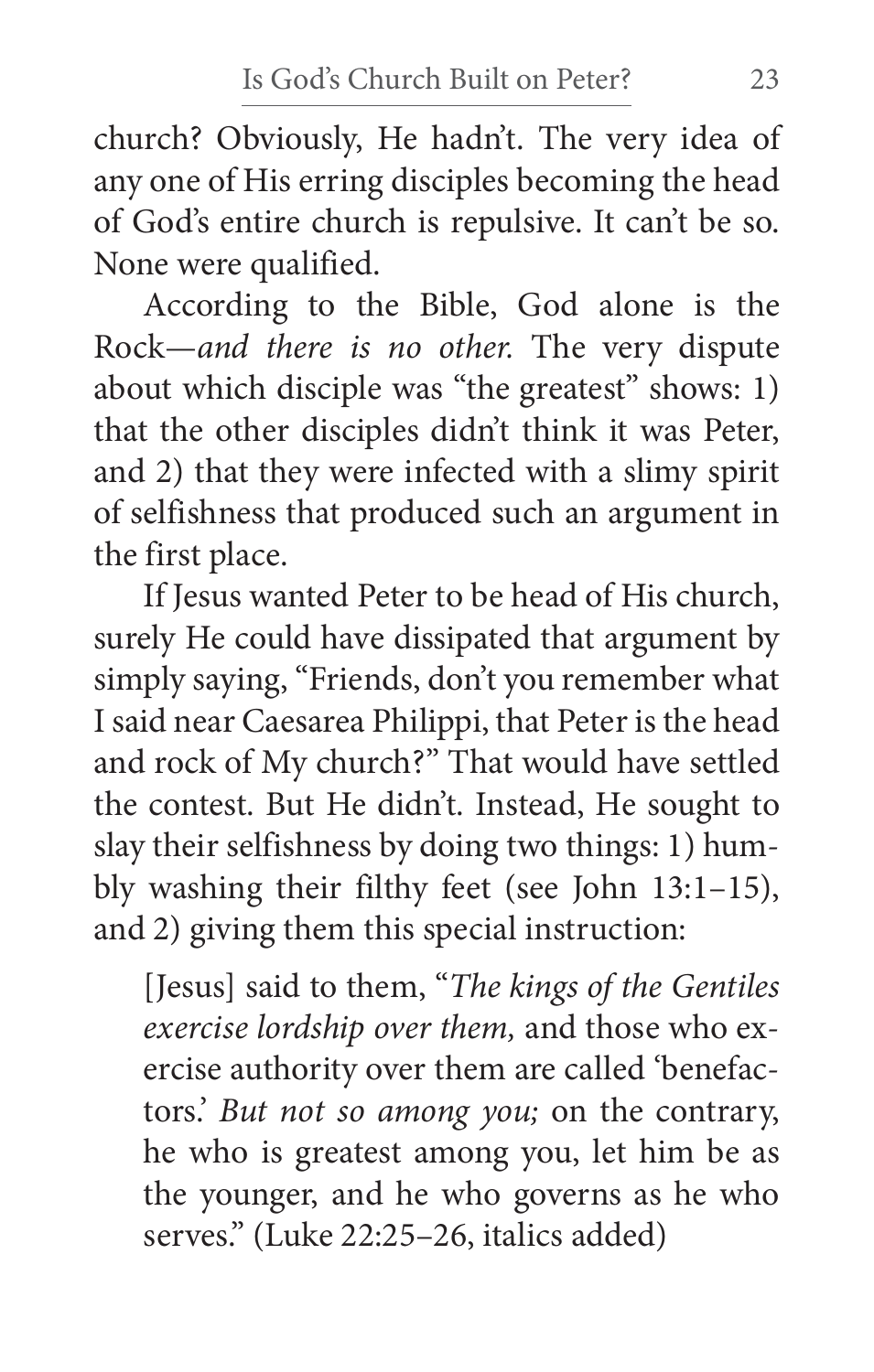Christ's disciples were not to imitate the kings of the earth. The question of who is first, or greatest, shouldn't be their concern; but quite the opposite. In God's kingdom, it is service, not self-exalting supremacy, that matters most. Years later, Peter's own letter revealed his view of himself when he wrote:

The elders who are among you I exhort, *I who am a fellow elder* and a witness of the sufferings of Christ, and also a partaker of the glory that will be revealed: Shepherd the flock of God which is among you, serving as overseers, not by compulsion but willingly, not for dishonest gain but eagerly; nor as being lords over those entrusted to you, but being examples to the flock; and when the Chief Shepherd appears, you will receive the crown of glory that does not fade away … be clothed with humility, for "God resists the proud, but gives grace to the humble." (1 Peter 5:1–5, italics added)

Peter never called himself a "pope." Instead, he considered himself "a fellow elder" and "a witness of the sufferings of Christ." He also counseled his fellow elders to serve as godly overseers, not acting "as lords," or using compulsion, or seeking dishonest gain, but with humility, for "God resists the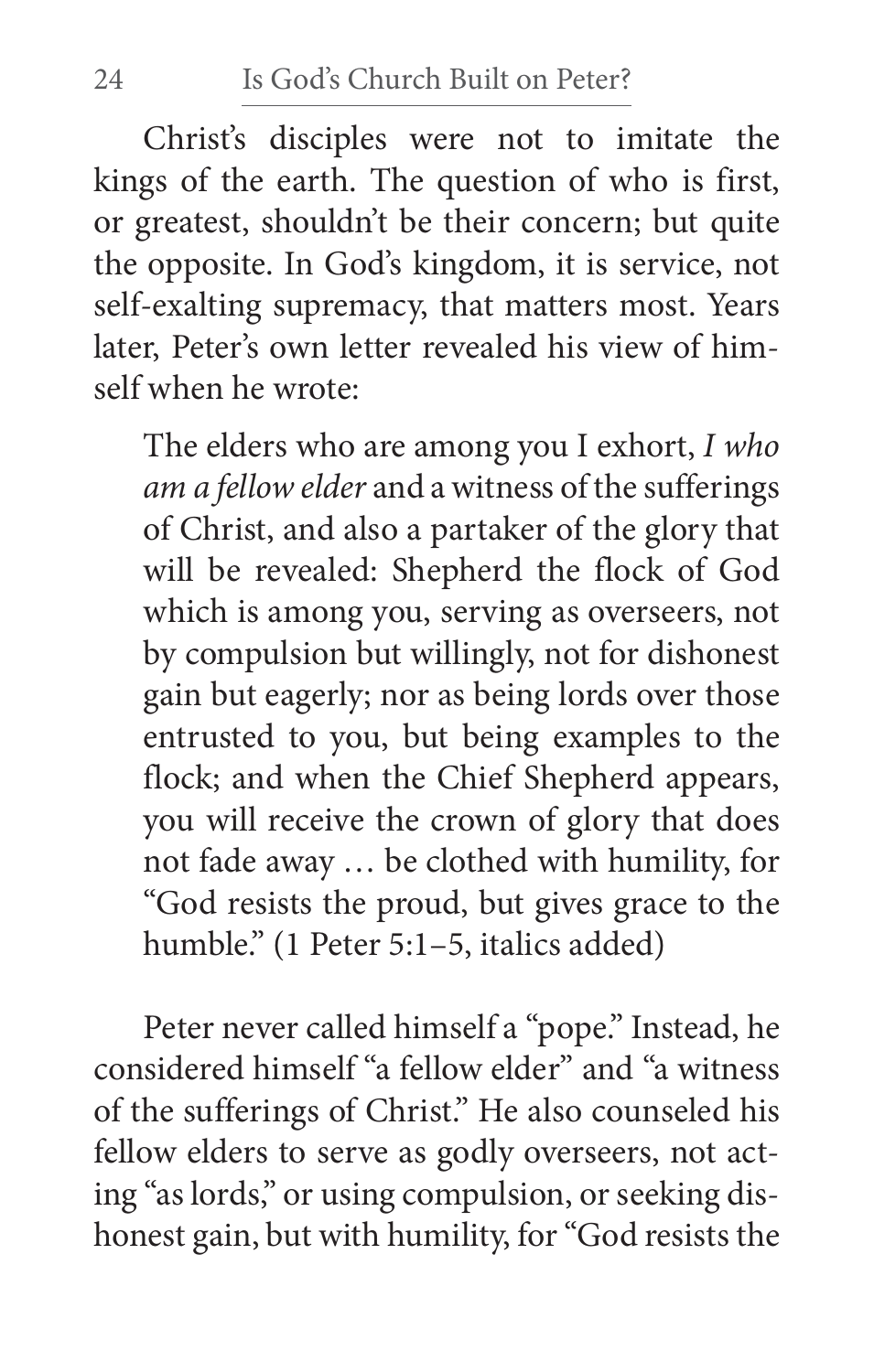proud, but gives grace to the humble." By the time he wrote this, Peter had learned his lesson. He no longer wanted to be the greatest.

Here is a brief history lesson explaining why the Peter-pope theory developed. Unfortunately, it was rooted in a "dispute" just like the one that rattled Christ's disciples the night before He hung on a cruel cross to unselfishly pay the price for all human sin—including the sins of Protestants, Catholics, you, me, and everyone else.

After the Holy Spirit's descent at Pentecost (see Acts 2), Christianity spread like wildfire throughout the Roman Empire. Churches were established in many places, including inside the city of Rome itself. Paul wrote an inspired letter to those early Roman believers. His letter begins with, "To all who are in Rome, beloved of God, called to be saints" (Romans 1:7).

Did Peter journey all the way to Rome? There's no direct New Testament proof that he did. Even if he did, there is still no biblical evidence that he ever became Rome's pope. And in Paul's letter to the early church in Rome, he never mentioned Peter. Surely, if Peter founded that church and became its first pope, as Rome asserts, Paul would have mentioned this. But he didn't. So we conclude that Peter was *not* a bishop of the Roman Church, and surely not its pope.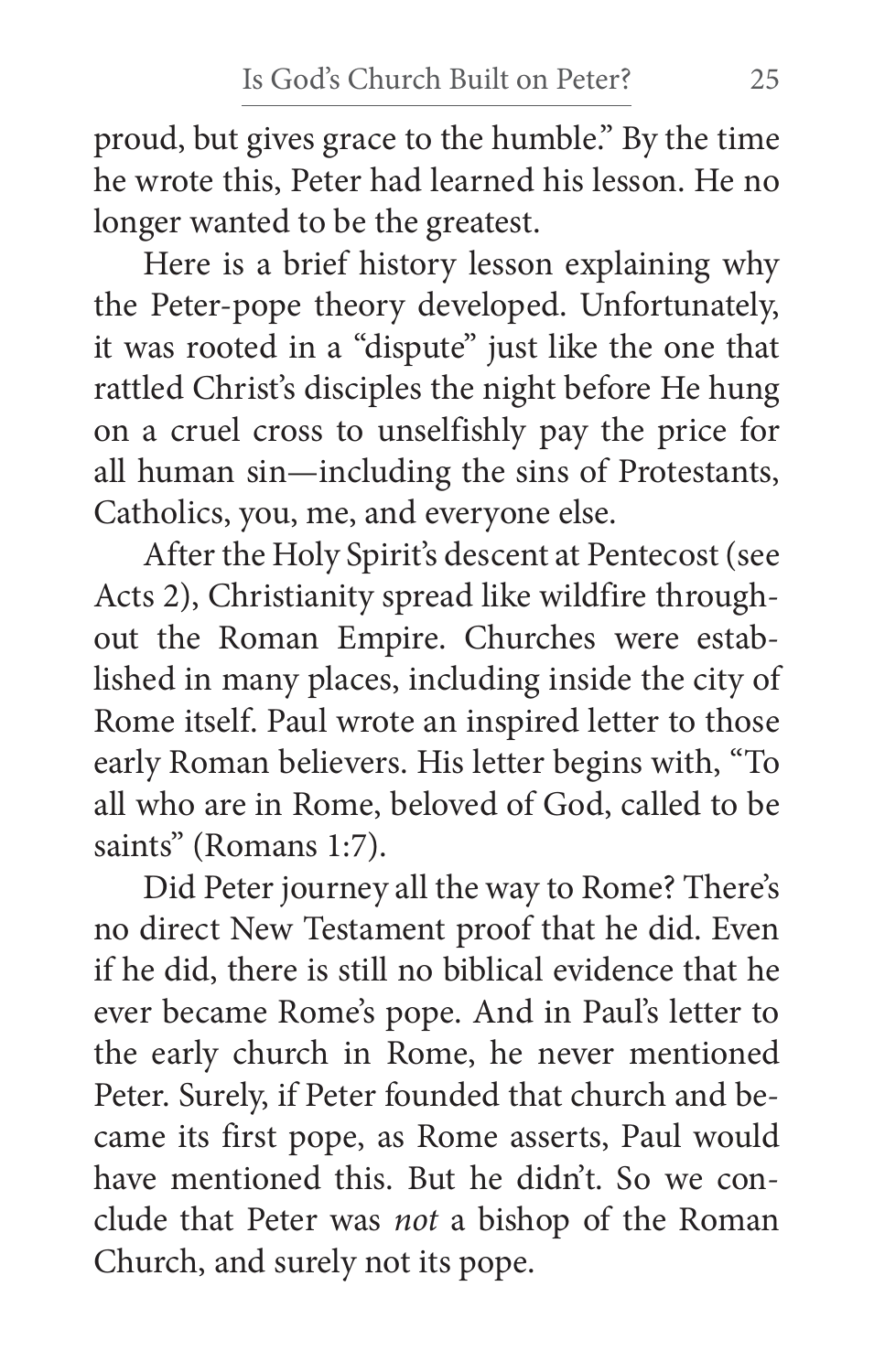As time passed, the Roman church grew. In A.D. 330, the Roman emperor Constantine moved his governmental seat out of Rome to Constantinople, creating a leadership vacuum. The history is complex, but as time advanced—especially after the remaining Roman government collapsed in A.D. 476—the original church in Rome changed course. Was this transition like a beautiful butterfly exiting a chrysalis? Unfortunately, no. Instead, history reveals that its metamorphosis was more comparable to a clean person diving headlong into the mud of politics and self-service.

Rivers of blood flowed too, especially as some popes not only sought "dishonest gain," but even promoted cruel "compulsion"—such as during the days of the persecuting Inquisition—which is exactly what Peter warned against. Amidst fierce competition to become number one over other sister churches in Alexandria, Jerusalem, and Antioch, the Roman church eventually used the "Primacy of Peter," "Peter is the rock," and "Peter was a Roman pope" theories to strengthen its authority. By courting European kings, it finally dominated Europe.

Sober spiritual reflection detects that Rome's entire quest, or "dispute," to prove that Peter whom it claims as its pope—is the head and rock of the church, is a manifestation of the same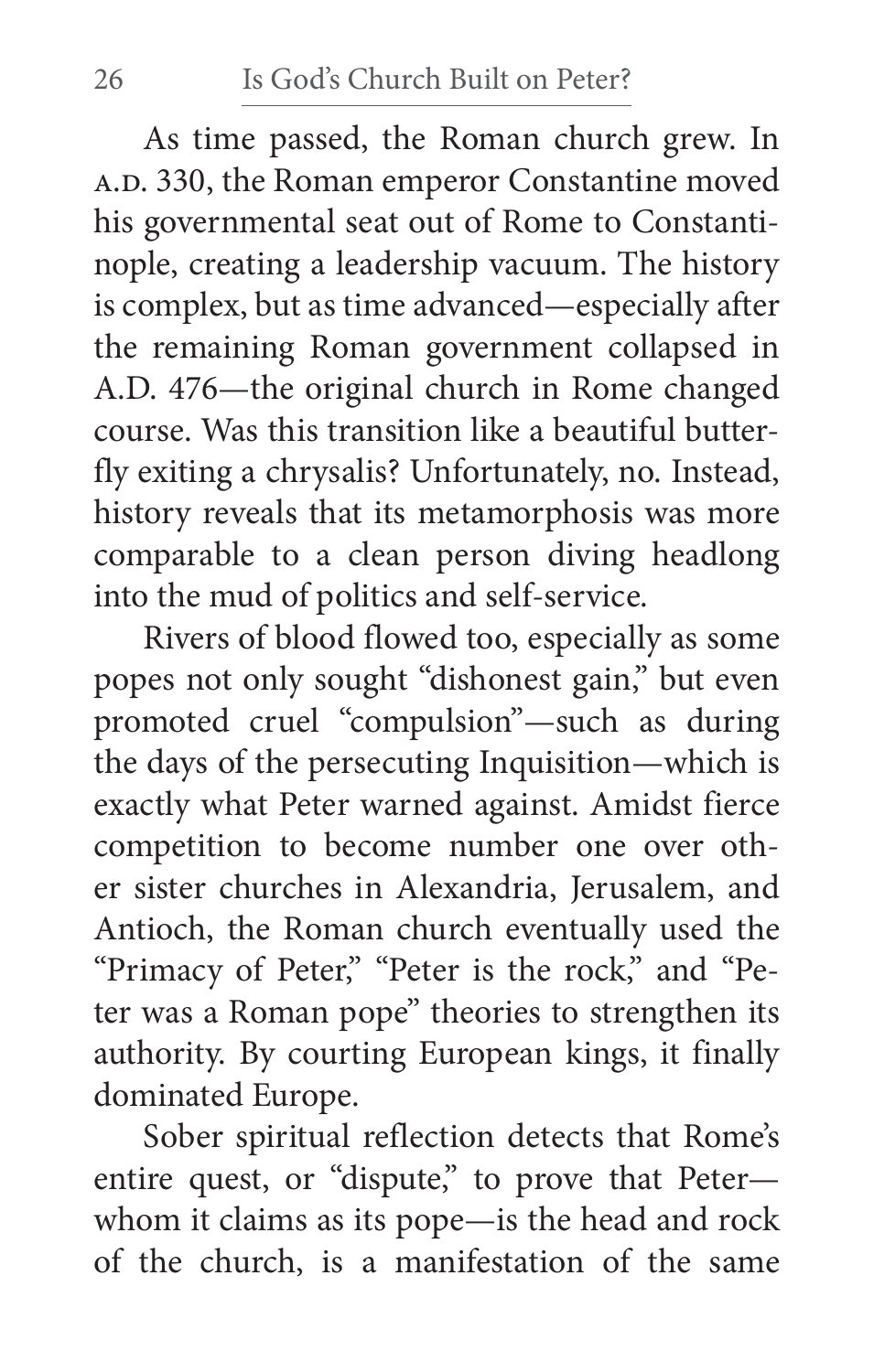self-exalting spirit that not only infected Christ's disciples the night before He died, but which also led to our dear Savior being mercilessly spiked to a cross*.* All selfish pride should be rejected with loathing—wherever it's found.

"The kings of the Gentiles," Jesus told His disciples, seek "lordship" over their subjects, "but not so among you" (Luke 22:25–26). Peter heard this, which is why he warned his "fellow elders" to abhor "being lords" over other believers, but to be "examples to the flock … with humility" (1 Peter 5:2, 5).

Self, however, dies hard. As the wheels of history rolled, Papal Rome succumbed to temptation, to the all-too-common thirst for power, developing its Peter-pope doctrines to establish superior authority. Notice again this statement from the 1994 *Catechism of the Catholic Church*:

[Section] **882.** *The Pope,* Bishop of Rome and *Peter's successor* … as pastor of the entire Church has *full, supreme, and universal power over the whole Church, a power which he can always exercise unhindered*." 12

"Full, supreme, universal power over the whole church … which he [the Pope] can always exercise unhindered"! What is this but seeking "lordship" which Peter warned against? Such a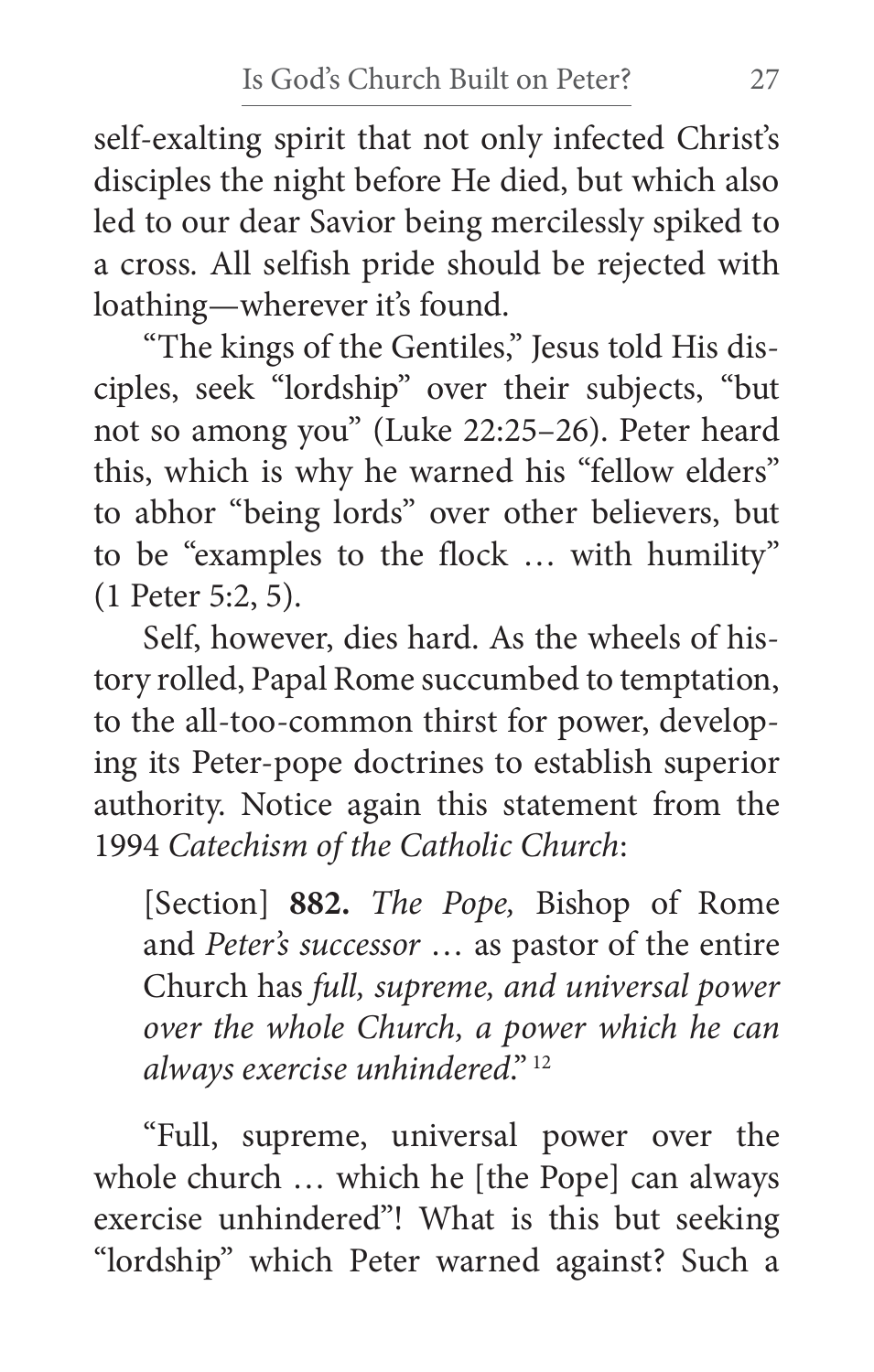claim reeks of pride—the same pride that ultimately turned shiny Lucifer into a dark devil (see Isaiah 14:12–14). Paul warned of this too when he told Christian leaders to beware of being "puffed up with pride" lest they "fall into the same condemnation as the devil" (1 Timothy 3:6).

Jesus Christ alone is the foundation and head of God's church. As it is written:

No other foundation can anyone lay than that which is laid, *which is Jesus Christ*. (1 Corinthians 3:11, italics added)

[God] gave *Him* [Jesus Christ] *to be the head* over all things to the church. (Ephesians 1:22, italics added)

He [Jesus Christ] is *the head of the body, the church,* who is the beginning, the firstborn from the dead, *that in all things He may have the preeminence*. (Colossians 1:18, italics added)

In Peter's first letter, after exalting Jesus as the "chief cornerstone" (1 Peter 2:6–7) of God's church, he then refers to Jesus as "rock" (verse 8). Guess what Greek word the Holy Spirit inspired Peter to pick for "rock"? *Petra.*

Paul wrote the same, "As it is written, 'Behold, I lay in Zion a stumbling stone and a rock [*petra*] of offense*,* and whoever believes on Him will not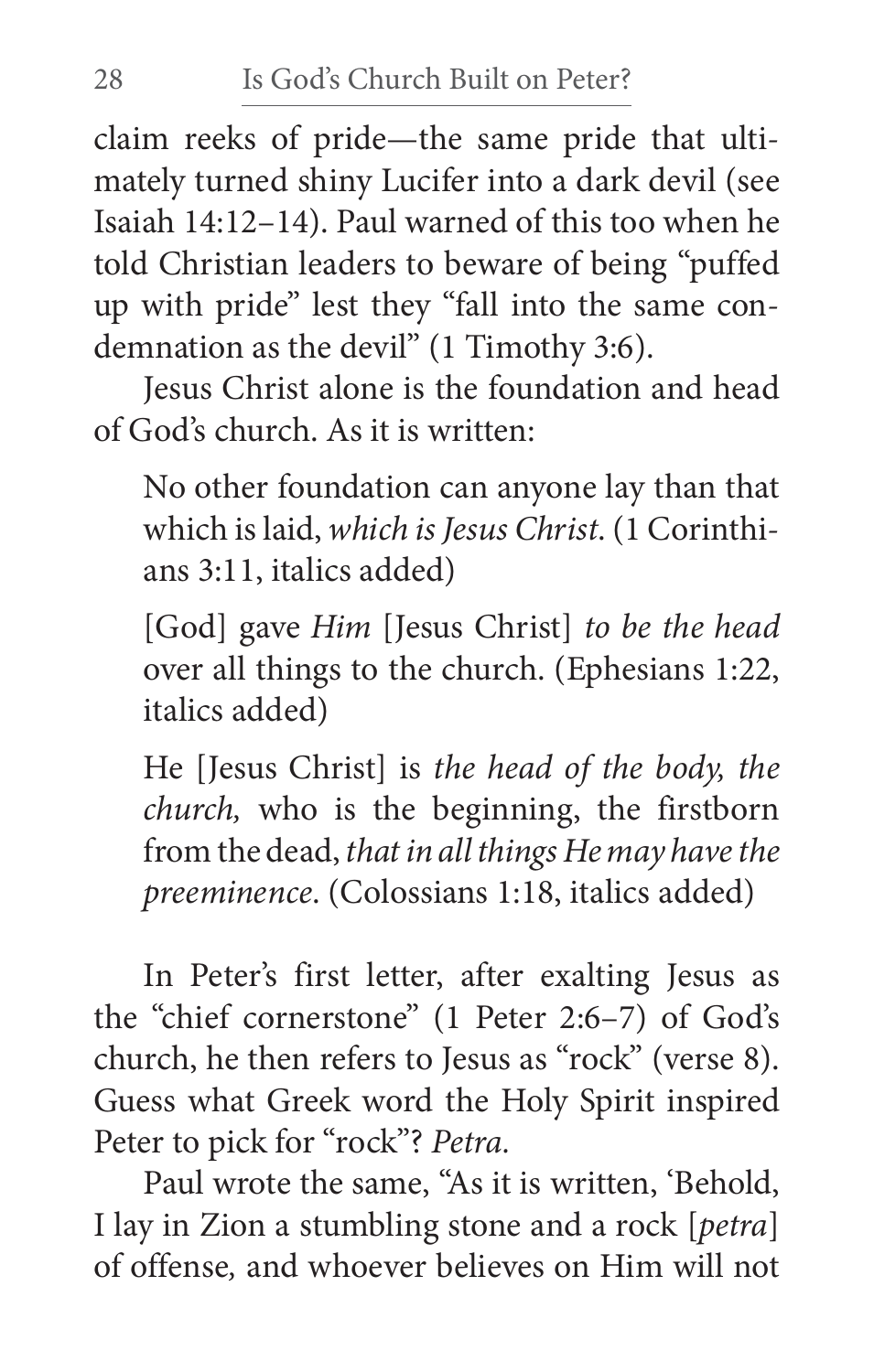be put to shame'" (Romans 9:33). Therefore, if we stick to what Peter wrote in his letter, and to what Paul wrote to the believers "in Rome," Jesus Christ alone is our Petra—our Rock of Ages.

May we all be enlightened, humbled, convicted, blessed, and encouraged by reading the following words from the famous Christian hymn "My Hope is Built on Nothing Less," written by Edward Mote in 1834:

> My hope is built on nothing less Than Jesus' blood and righteousness; I dare not trust the sweetest frame, But wholly lean on Jesus' name.

*On Christ, the solid Rock, I stand; All other ground is sinking sand, All other ground is sinking sand.*

When darkness veils His lovely face, I rest on His unchanging grace; In every high and stormy gale, My anchor holds within the veil.

*On Christ, the solid Rock, I stand; All other ground is sinking sand, All other ground is sinking sand.*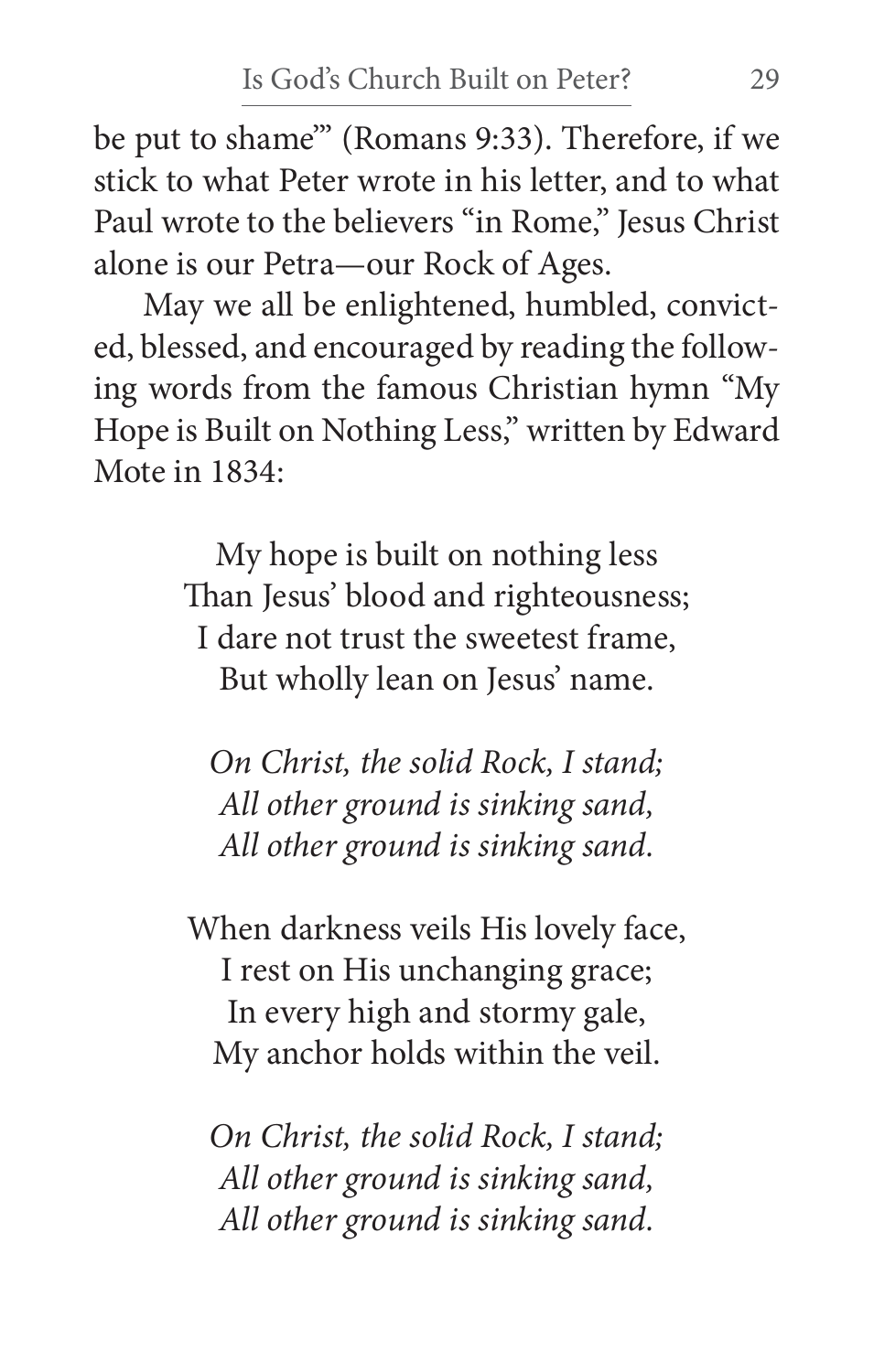His oath, His covenant, His blood Support me in the whelming flood; When all around my soul gives way, He then is all my hope and stay.

*On Christ, the solid Rock, I stand; All other ground is sinking sand, All other ground is sinking sand.*

When He shall come with trumpet sound, Oh, may I then in Him be found; Dressed in His righteousness alone, Faultless to stand before the throne.

> *On Christ, the solid Rock, I stand; All other ground is sinking sand, All other ground is sinking sand.*<sup>13</sup>

When we accept God's words as recorded in the Holy Bible, then "flesh and blood" has not revealed these truths to us, but our merciful Father in heaven (Matthew 16:17). Jesus alone is "the Christ, the Son of the living God" (verse 16). He alone is "the rock" upon which God's church is built (Matthew 16:18; Isaiah 44:8; 1 Corinthians 10:4). He alone paid an infinite price for our sins (1 John 2:2). No one else can rescue us from pit of pride and selfishness, and save us by His matchless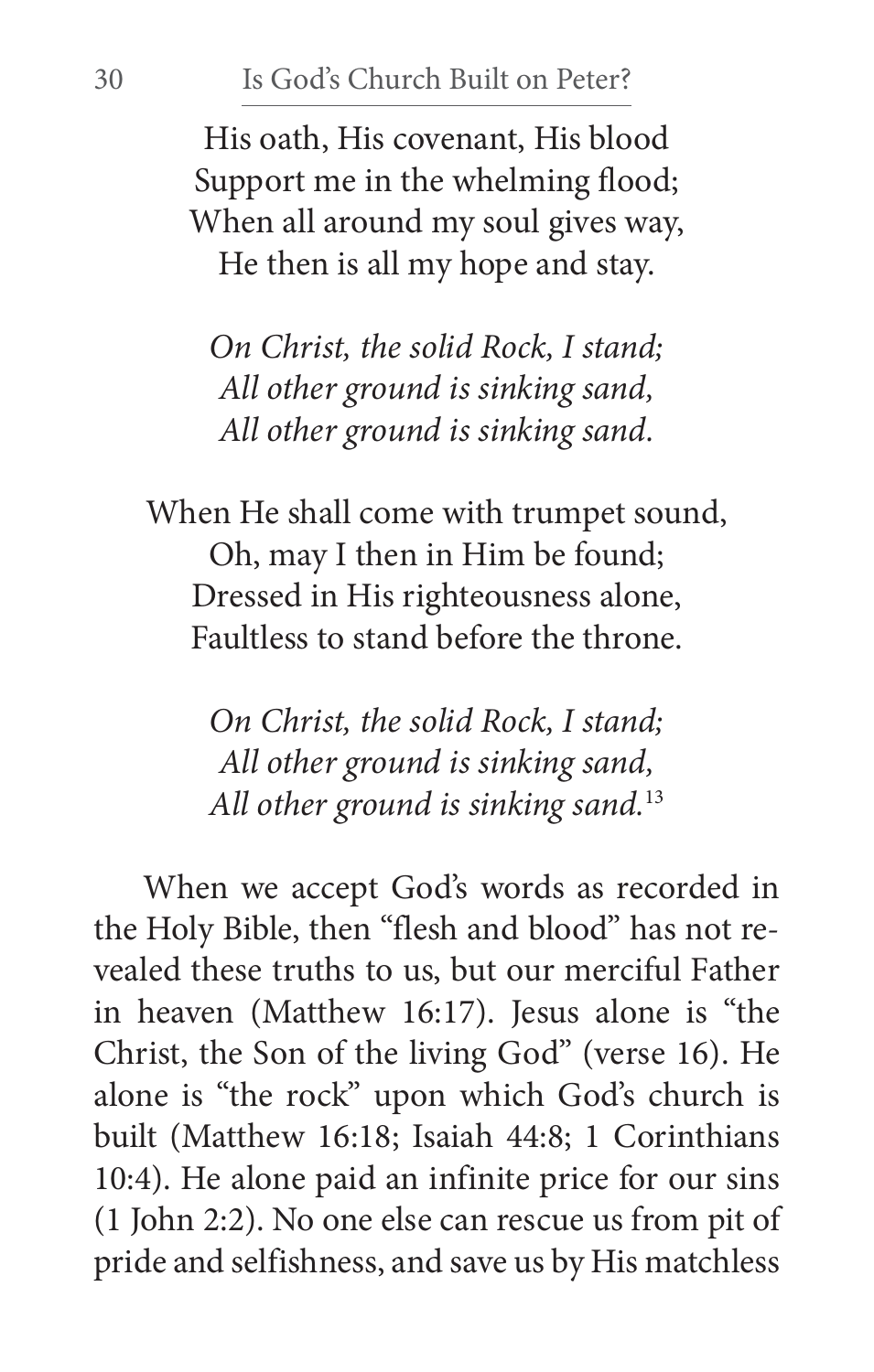grace (see Matthew 1:21; Ephesians 2:8–9). Jesus loves us all. May *He* become the supreme focus of our faith, love, and hearts' affections, rather than any fallen man, including Peter.

"The words" of Jesus Christ Himself "are spirit, and they are life" (John 6:63). By embracing His words, you too can hold the golden "keys" that unlock heaven.

Grasp them firmly; but don't leave them in your pocket.

*Use them.*

Additional copies of this booklet are available from:

**White Horse Media P.O. Box 130 Priest River, Idaho 83856**

**1-800-782-4253** 

**Quantity Discounts Available**